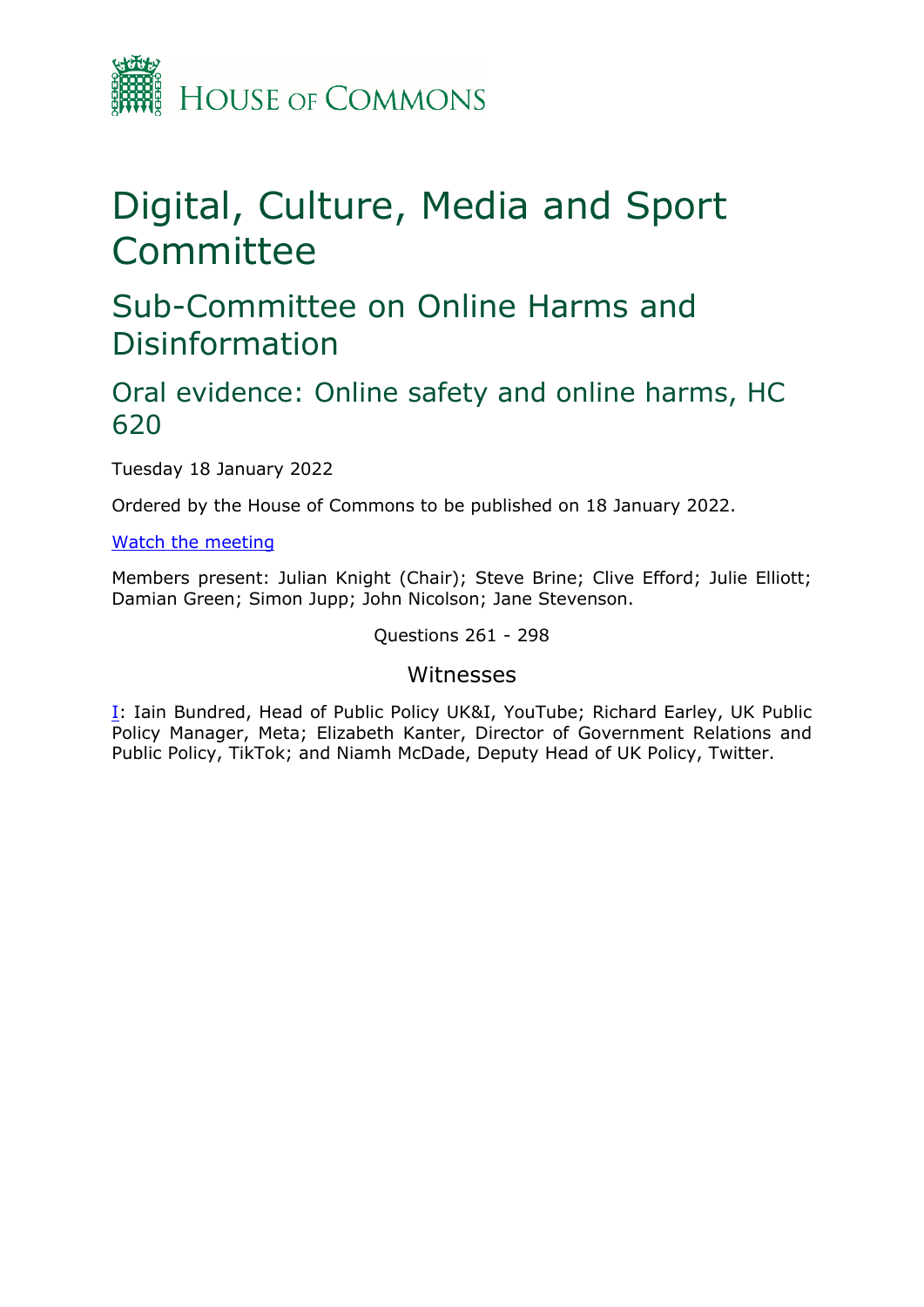

## <span id="page-1-0"></span>Examination of witnesses

Witnesses: Iain Bundred, Richard Earley, Elizabeth Kanter and Niamh McDade.

Q261 **Chair:** This is the Digital, Culture, Media and Sport Committee, and this is our Sub-Committee looking at online harms and disinformation.

We are joined for this session by two familiar faces from our last session: Iain Bundred, head of policy at YouTube, and Elizabeth Kanter, director of government relations and public policy at TikTok. We are also joined by Richard Earley, UK policy manager at Meta, and Niamh McDade, deputy head of UK policy at Twitter. Iain, Richard, Elizabeth and Niamh, thank you very much for joining us this morning.

I will kick off with you, Richard, as you are one of the new joiners. When it comes to what we could refer to as harmful but not illegal content, do you agree with the provisions of the Online Safety Bill? Do you agree that there needs to be effective regulatory oversight of harmful content, rather than simply illegal content?

*Richard Earley:* Thank you, Chair, and thanks very much for letting me join the session. In short, yes, those provisions of the Bill are effective and will be valuable. The overall structure of the Bill is—as the Government have pointed out and as we have said—quite ambitious in that it seeks to look at the entire sweep of harmful content that can be posted on to social media sites or the internet, from the obviously illegal through to those more nuanced types that are not necessarily breaking laws but can be harmful. That mirrors policies on the platforms that Meta runs: Facebook and Instagram. Policies called community standards prohibit a wide range of content and behaviour being shared on our services and go far beyond the local laws in the countries where we operate.

**Chair:** We will probably return to that particular issue in a second, but I would like to ask the same question of Niamh McDade in terms of harmful but not illegal content.

*Niamh McDade:* Thank you for the question and for having me here today. Twitter, on the whole, is extremely supportive of regulation that is fair, forward thinking, and protects the open internet and access for all. As to Richard's point, we are similar. We welcome the provisions of the Bill and think that those will be valuable.

In terms of legal but harmful, we have previously called for greater clarity in this space. That clarity is necessary not only for us as platforms sitting here today but also more broadly, I suppose, for internet users as a whole. On that, we have welcomed the Joint Committee's recommendations for more clarity in that space and we look forward to continuing to work with the Committee on that.

Q262 **Chair:** Niamh, how would you define "clarity" in this space?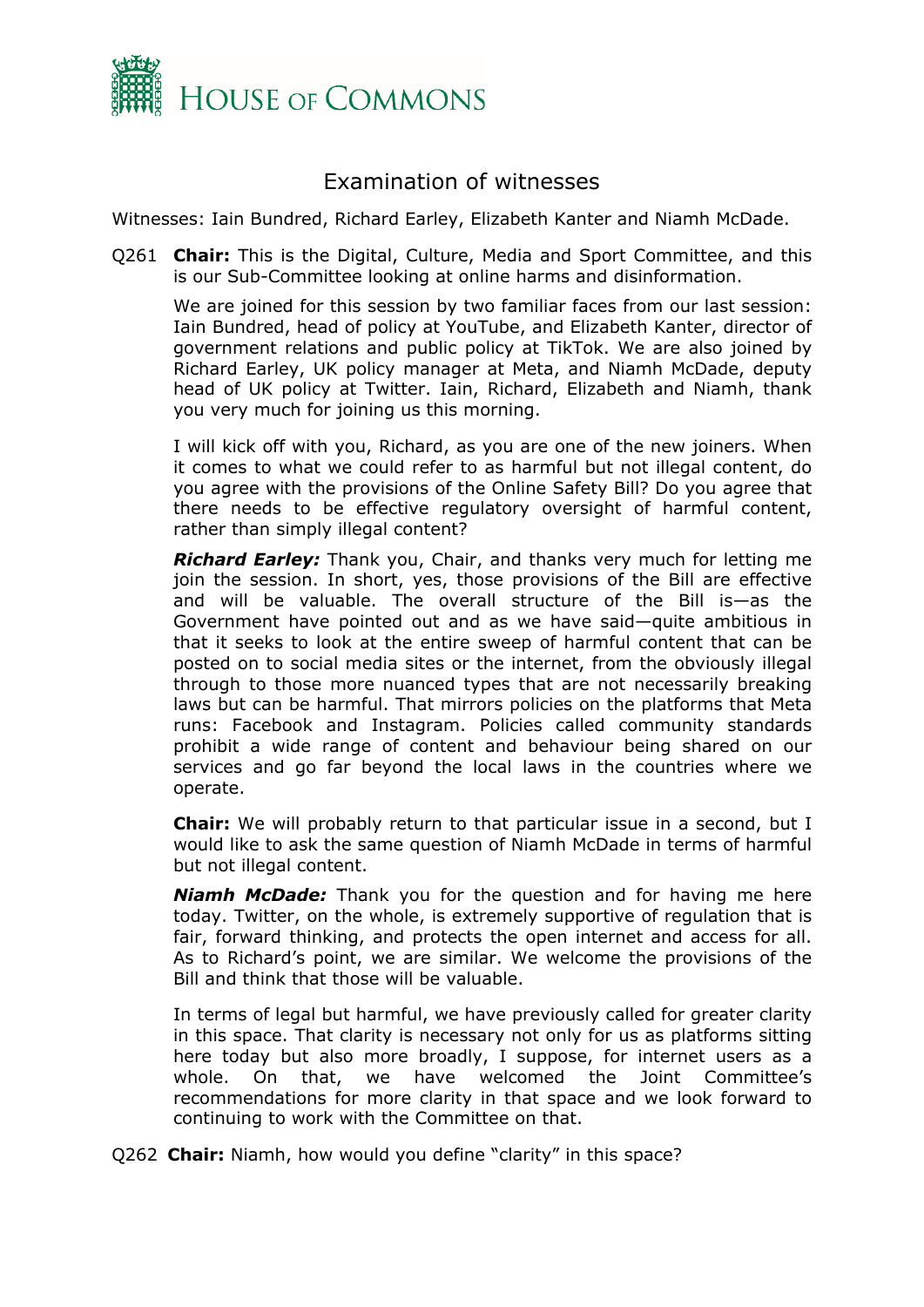

*Niamh McDade:* I suppose clear, substantial definitions in terms of what we should be allowing on the platform and what Ofcom expects, not only to allow us to work well with Ofcom, but to ensure that the various terms, conditions and rules, which we as a platform have in place already, are in line with expectations and so work in a collaborative way in that space. To work collaboratively, we would benefit from clarity in that space as well.

Q263 **Chair:** Would "clarity" effectively be a list of what is deemed as harmful content as well as illegal? It is difficult to precisely define the legality issues as well, but it is probably easier to do so than defining harmful content. Would you like to see a checklist of what is harmful?

*Niamh McDade:* Not necessarily a checklist, no, because of course, as we evolve, as communities evolve and as discussions evolve around the world, what is harmful changes all the time. As a platform, we continue to keep mindful of that to enforce our rules and policies.

More what I am trying to get to here, rather than a specific list, is that collaborative piece: working alongside Ofcom, which we look forward to doing, on the provisions that should be outlined in the Bill and the specifics that we should be focusing on or looking at; and how Ofcom as the regulator believes we are acting as a platform, and how our current terms, conditions, rules and policies that we have in place are working for users and for the system as a whole.

Q264 **Chair:** Okay. Iain, I am turning to you for your view on what is harmful rather than illegal content.

*Iain Bundred:* Sure. We absolutely support a systems-based approach and the way the Bill has been set out; we agree with this idea that Ofcom, which will be a tough but thoughtful regulator, can hold us to account for our rules and approaches.

In terms of specific definitions of harms, we do not want to be slowed by legal but harmful elements and trying to cross-reference them with local definitions. We argue that if Parliament or the Government consider certain harms of such a level of danger, they should be made illegal. That is why we support, for example, the Law Commission approaches.

At the same time, at the core of this is a system Bill that looks at whether we are implementing our terms and conditions. We are fully supportive of that and very much behind it.

Q265 **Chair:** All right. You support a law provided that it works with your terms and conditions. I have to say that is a cart-before-the-horse approach.

*Iain Bundred:* Apologies if I gave that impression. You asked me whether we wanted clear definitions. We have clear definitions in our community guidelines of what we consider to be harmful. At the core of the Bill, certainly in terms of legal but harmful to adults, is this concept of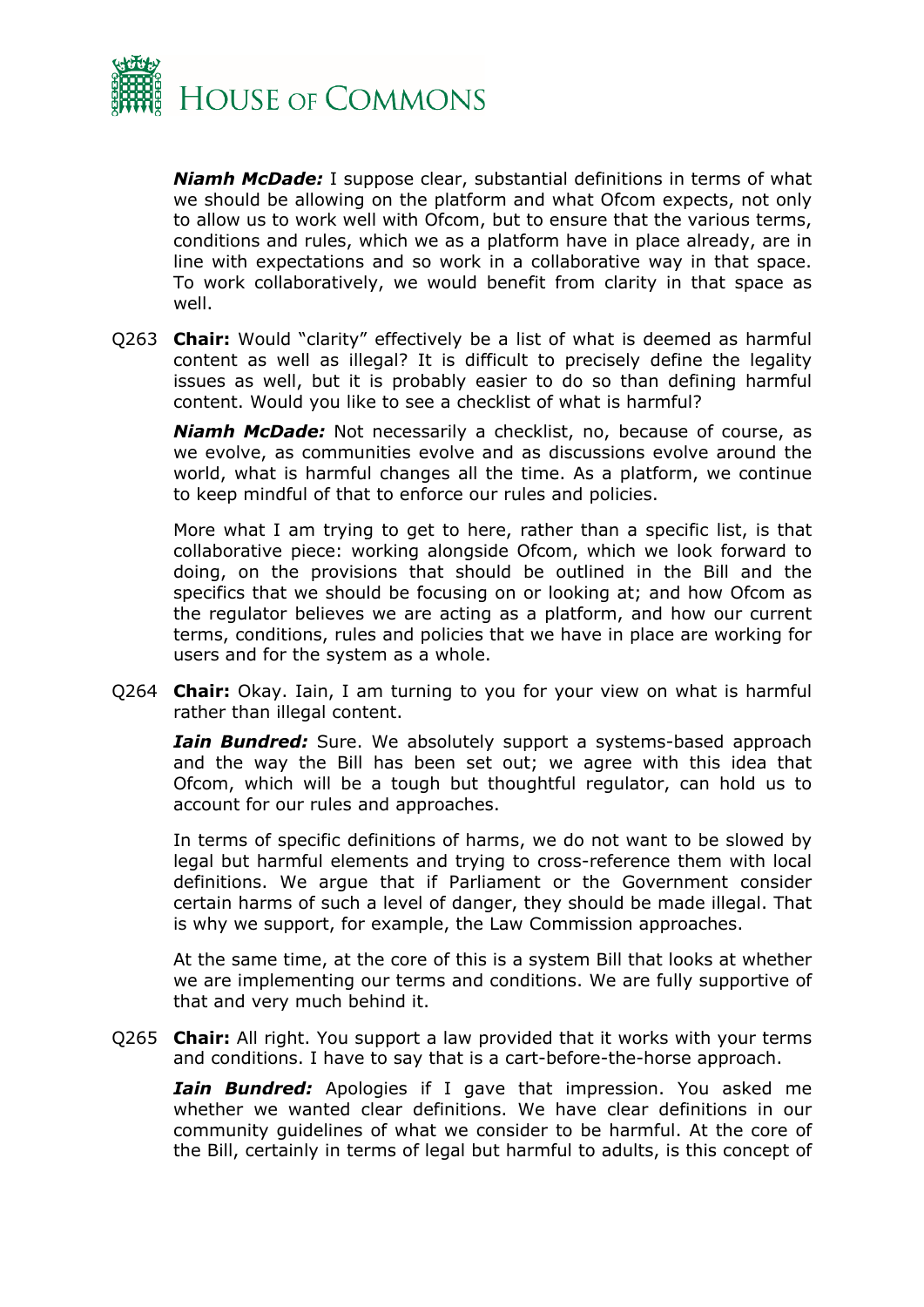

whether platforms are consistently applying their terms and conditions. We support that.

Q266 **Chair:** Yes, but do you accept the fact that the Bill should effectively push your terms and conditions further and that it needs to be on the face of the Bill? It is not just about making sure you do your job properly or the job that you say you do; it is actually about the fact that we wish to see you become good citizens on the internet, to ensure that you do not promote what would be considered widely across society and Parliament as harmful content. Iain?

*Iain Bundred:* Absolutely. We have to meet our responsibilities and it is right that Parliament is debating exactly how you want us to do that.

Ultimately, as a platform, we have a responsibility to our users, our creators and our advertisers to make sure that we are actioning that out globally, irrespective of individual local rules. Therefore, we are working hard to make sure that we remove harmful content all the time, that we take the main steps on our platform to both remove clearly harmful stuff and reduce the exposure of borderline content, as well as raise authoritative sources to try to give better experiences for users around sensitive subjects, as well as all the steps around monetisation that I raised earlier and so-called rewards. Those are four steps that we take and there is a lot of information that I am sure we can give you at the end of the session around how we action against that.

In relation to the Bill, the point here is about a systemic regime where Ofcom is empowered to hold platforms to account. We are supportive of that.

Q267 **Chair:** Elizabeth, do you agree with the Bill's provisions in the area of harmful rather than strictly illegal content?

**Elizabeth Kanter:** It is important to say from our perspective that we have community guidelines, as Richard said. For Facebook, we have 10 different categories. That includes both illegal content as well as legal but harmful content. We do agree with the systems and process-based approach of the Bill. As others have said, we need clear guidance on expectations from Ofcom and how we can meet our regulatory obligations with regard to anything legal but harmful. As Niamh said on legal clarity, we need a Bill that we can implement and translate to our moderators so that when they look at a piece of content that has nuance, they can achieve our regulatory obligation to take content down when it violates our guidelines, and operate in an environment that recognises that there is always nuance in these legal but harmful categories.

#### Q268 **Chair:** How do you achieve nuance through an algorithm?

*Elizabeth Kanter:* An area that we look at with regard to legal but harmful content that is very nuanced is eating disorder content. With this kind of content, we need to be mindful of the user's experience.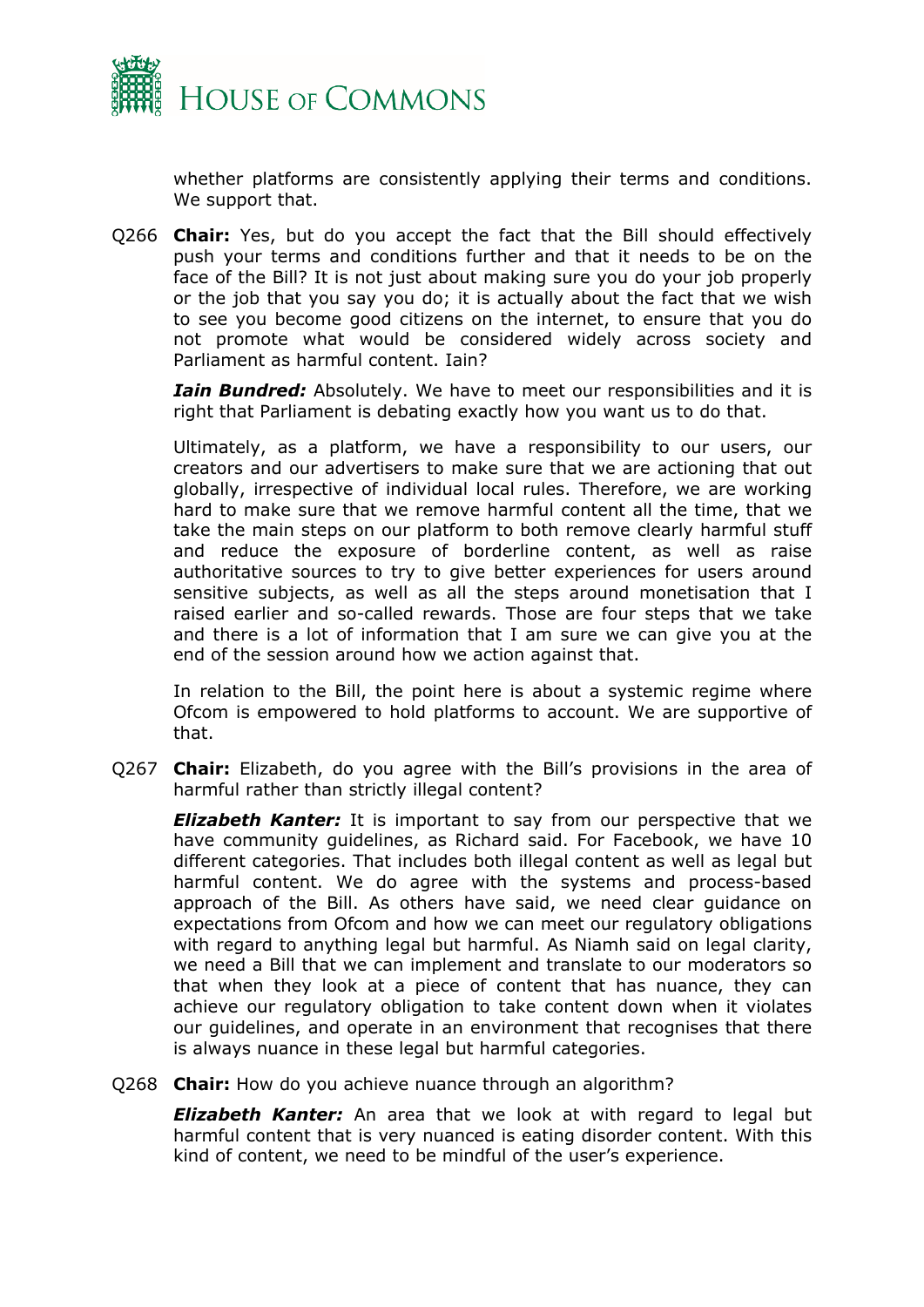

For example, we have met with Beat, a UK-based NGO, to understand people who have had the experience. We talk with people who have survived eating disorders. They help us understand what kind of content on the platform might be triggering and what kind of content might be useful as other people are recovering from eating disorders. In terms of the way we identify our community guidelines, we try to take into account people with lived experience—for example, of eating disorders so that we can inform our community guidelines and determine which content will or will not be on our For You feed.

Q269 **Chair:** Thank you. We are focused on eating disorders and that particular area.

Richard, looking at one particular example for you, financial scams have been widely discussed in front of the Treasury Committee and in the parliamentary debate that we had last week. We have a situation at the moment where, effectively, the industry has stopped user-generated content scams. However, other scams are still out there from paid advertising. Do you need to wait for legislation to do the right thing and stop people being robbed blind by a collection of fraudsters?

*Richard Earley:* I do not accept that we are doing nothing to stop people facing scams. You are absolutely right that the use of the internet to try to carry out fraud or scams is a serious problem that the people who use our services are talking to us about and expressing their concerns about. Ofcom last year found that scams and the hacking of data was the No. 1 concern of people in the UK when it came to using social media.

You mentioned both what we call organic content, which means posts put up by ordinary people, and advertising content by paid advertisers. For both of those types of posts, we already take a number of different steps to try to identify and remove fraudulent or scam activity. A lot of that can be to do with the use of technology to find and remove fake accounts because often people who are involved in this sort of activity use fake accounts to do it. Our technology is effective at finding and removing fake accounts, often even before they have been fully created.

On the advertising side, my colleague Tom was speaking earlier to you about how whenever someone wants to place an advert on one of our services, they have to go through quite a lengthy process, which includes of course complying with all the policies we have for that normal usergenerated content—

**Chair:** Just to clarify, you mean your policies?

*Richard Earley:* Yes. I mentioned the community standards, which are our policies—

Q270 **Chair:** Sorry. Why is someone like Martin Lewis, the money saving expert, who does not have a great deal of hair but does have some hair, pulling it out with frustration at the number of times he sees his face popping up on your platform advertising a scam? This is paid-for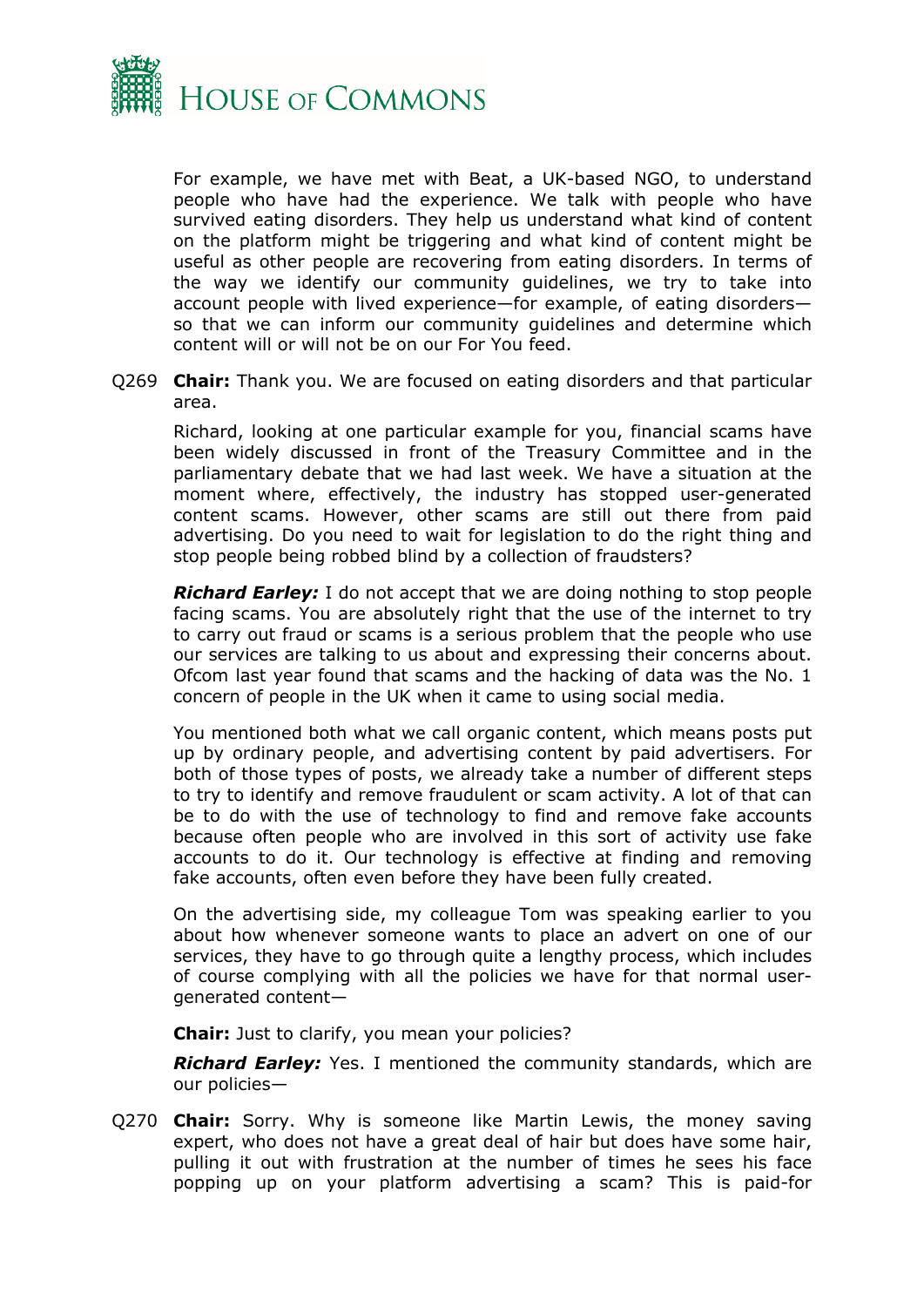

advertising, not user-generated content. The idea that you are systematically over a period of years making money from our constituents' misery over being defrauded seems incredible to me and it probably seems incredible to the public. You are making money from that and you continue to make money. You are still waiting for legislation to come forward before you appropriately act to exclude these scams from your platforms permanently. We see the evidence all the time. What do you say to that, Richard?

*Richard Earley:* Again, I do not agree that we are waiting for legislation to act on the side of advertising any more than on the organic side. Our system ensures that when someone wants to place an advertisement on one of our platforms, the advert goes through a review for compliance with both our ordinary policies and our higher advertising policies and—

Q271 **Chair:** Sorry. Does that include being FCA-authorised? Do they have to be 100% FCA-authorised before they can advertise on your platform?

*Richard Earley:* That is exactly a step that we announced at the end of last year that we will start taking to ensure that when it comes to being—

Q272 **Chair:** Sorry, Richard. Let us get this straight. How long have you been carrying adverts in the UK? Many years. During that time, people have lost thousands of pounds. Some people have lost their entire livelihoods. Frankly, people have committed suicide as a result of the scams. You have continued to take advertising throughout the entire time from organisations that are not FCA-authorised. Only now are you pulling your finger out and bringing in that crucial change. Richard, you have not done enough.

*Richard Earley:* I completely agree with you about the serious harm that scams and frauds can cause to people in the UK. We have been working to try to tackle these uses of our platform ever since we first began to run adverts on our platforms many years ago.

Certainly, a big challenge we face is that fraud and advertising scams are, by their nature, designed to be difficult to tell apart from authentic advertising. That is why we have invested so much money in not just the pre-upload review that I mentioned, and our ability to see how scams are performing and use technology to look at any inauthentic signals from the producers of the adverts themselves.

The announcement we made last year is another step in our work towards tackling this problem. As I mentioned before, this continues to be an area where we continue to work, but it is one where there is a serious challenge not just for social media, but for parts of the economy.

**Chair:** I will be honest with you. This goes to all social media platforms, frankly. You ought to pay back the money that has been defrauded off the British public over many years while you have been taking adverts that are not FCA authorised. In the dim and distant past, I used to work in the newspaper industry. At that stage, we used to have mail order—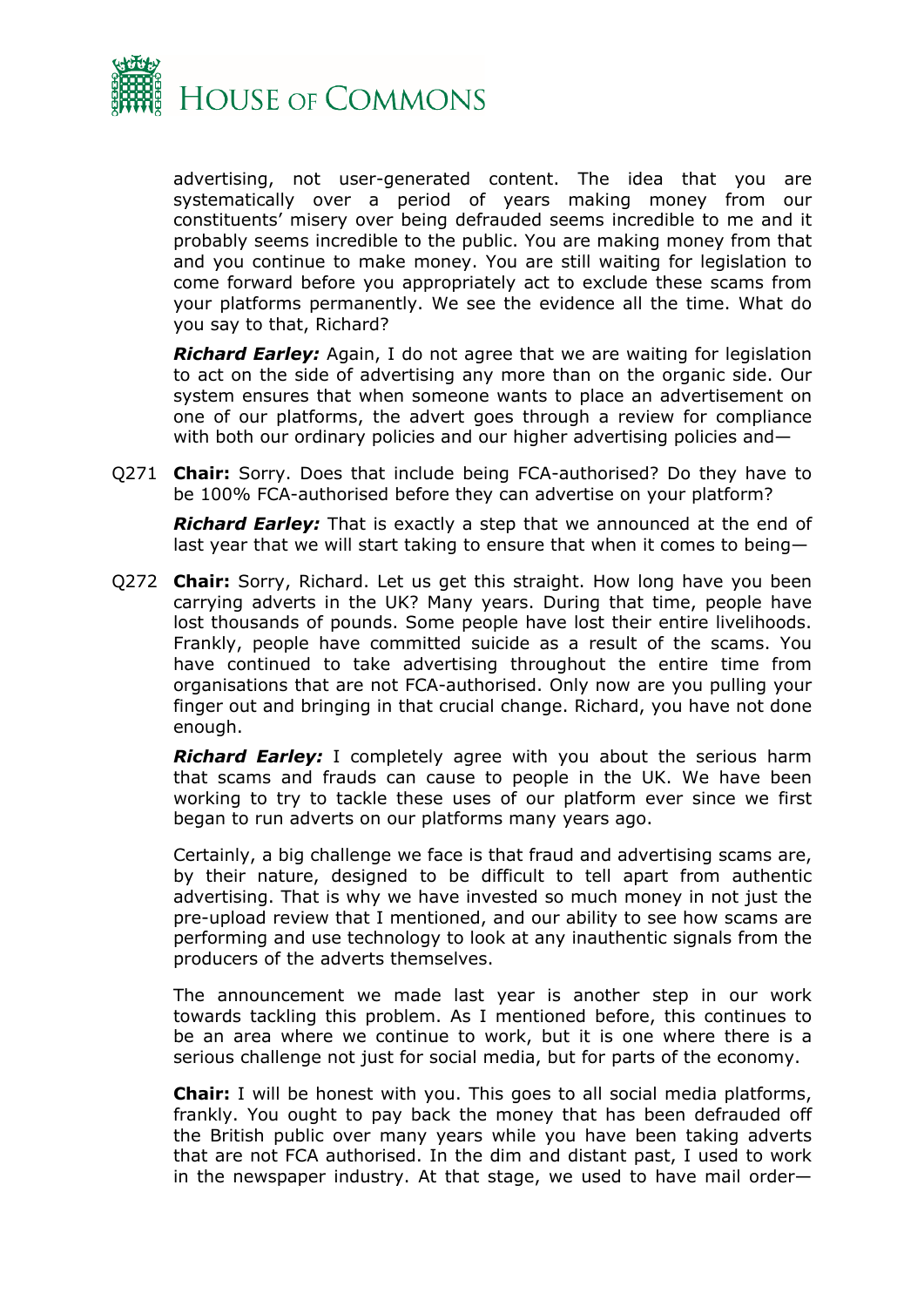

MOPS, it was called. You used to be able to see precisely whether or not a company had a deposit; whether or not it was, therefore, authorised to trade; and whether or not it could effectively advertise in your newspaper. If you found that there was any sort of linkage or the idea that these companies could not do so, you phoned each other up. You got on the phone and you told each other, "This company is dodgy. Do not take their adverts".

I do not see anything in what you have just said there—in fact, I know across the piece, across all your companies, none of you has effectively even shared this data and this information with each other. You do share it to the police—they are already overworked—but you do not do it with each other. Secondly, as a result, you have for many years taken money from these scam artists and then not made sure of the one thing you could do to stop it, which is to prevent anyone advertising with you who was not FCA authorised. Personally, I think that is a disgrace and it has been going on for far too long.

Each and every one of your companies should refund the British public any scam money they have had removed. That is not a question. I have to say that that is an observation at this point. Anything you say in that regard—I just think you have not done enough over a long period of time.

Q273 **Julie Elliott:** Hello to the new panellists who have joined us today. I want to move on to something that happened last year. A coalition of 60 children's charities around the world wrote to what was then Facebook stating that disclosures from *The Wall Street Journal* raise substantive questions about how Facebook identified and responded to harms on its platforms. What are you doing about this to reassure the sector? This is a question for Richard.

*Richard Earley:* Thank you very much for the question. On that letter specifically, we have written back in extensive detail to those organisations that wrote to us. They include some of the organisations that we work most closely with throughout Europe and elsewhere in the world.

**Julie Elliott:** Are you prepared to share that letter with this Committee?

*Richard Earley:* Yes, indeed, I would be very happy to share it with the Committee. As I was saying, we have already worked with a lot of those organisations over the last 10 or 15 years, when we are discussing the ways that our policies and our tools should be built to protect young people and others on our platform.

The challenge we face is that constantly the way that people use technology is changing and the technology itself is also changing. We do have to continually be reviewing and carrying out research on our products and how people use them so that we can identify new ways that we can tackle emerging threats. A really important part of that is the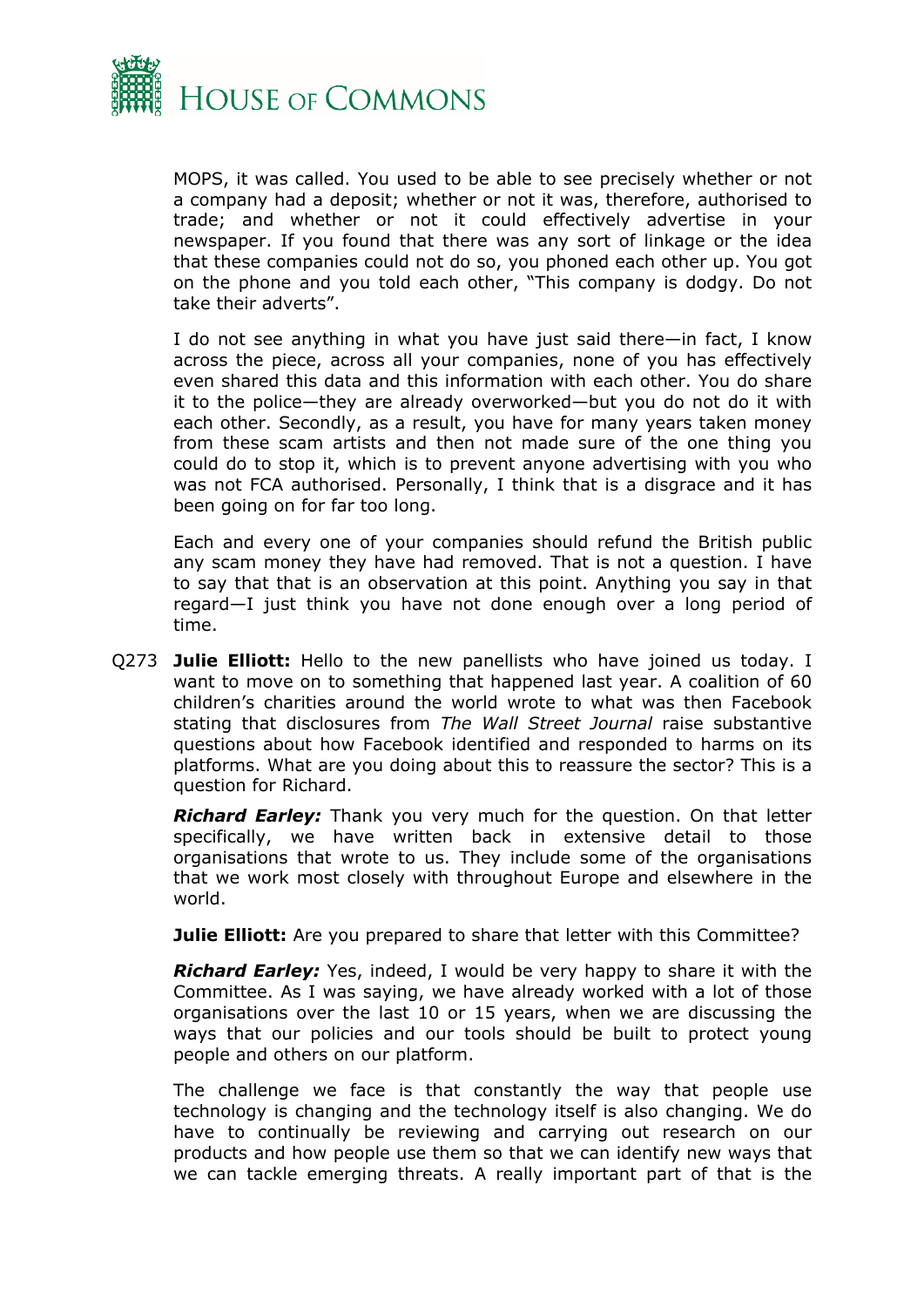

expertise that we get from partners such as those who wrote to us last year.

Q274 **Julie Elliott:** One of the recommendations that was set out in that letter from the children's charities was calling on you to publish your internal research, reputational reviews and risk assessments. Have you done that?

*Richard Earley:* Yes. As we set out in the response, we have published a tremendous amount of our internal research. In fact, we have a research division within Facebook—within Meta, as it is now called, I should say that has published hundreds of individual papers since 2018 at least. In addition to that, what we believe is essential is not just the work that we can do internally to understand how people are using our platforms, as I said, but also how we can partner with academics and other researchers outside of our organisation to support them in their research. In 2021, we took part in more than 300 peer reviewed academic research papers, which were published in the course of that year.

Q275 **Damian Green:** Good morning to our new witnesses. I want to ask about Ofcom's powers under the proposed new regime and how they might affect you. Richard, your evidence to the Joint Committee suggests on reading it that you want to limit what evidence Ofcom could request. Why?

*Richard Earley:* I am not certain if that was a recommendation that we made in our submission, either to the PLS Committee or to yourselves. What we did say is that, of course, the powers that Ofcom has are very broad and we will need to make sure when we are collaborating with it that we are also respecting all of the other legal requirements and our obligations to our users, in addition to Ofcom itself.

On the powers that Ofcom is granted in the Bill and the role that Ofcom will play in the Bill, we think that that is at the heart of the reasons why this Bill can be, if it is properly implemented, very effective in bringing additional public confidence in the work of internet companies to keep the people who use their platforms safe, and also to involve greater expert experience, understanding and oversight of the work that we do.

Q276 **Damian Green:** To point you to what you appeared to be saying, you said you were, "currently working with some of the leading academic institutions to figure out what the right rules are to allow access to data in a privacy-protective way". Whose privacy are you trying to protect?

*Richard Earley:* Apologies, I did not quite catch what you were referring to the first time. Yes, what we did recommend there is actually something that the PLS Committee has taken up, which is that the Government should ask Ofcom to begin immediately a report, which is currently in the draft Bill, that would look at how platforms such as ours that hold data on behalf of our users can better collaborate with external researchers to enable them to fulfil their research objectives using the data we hold.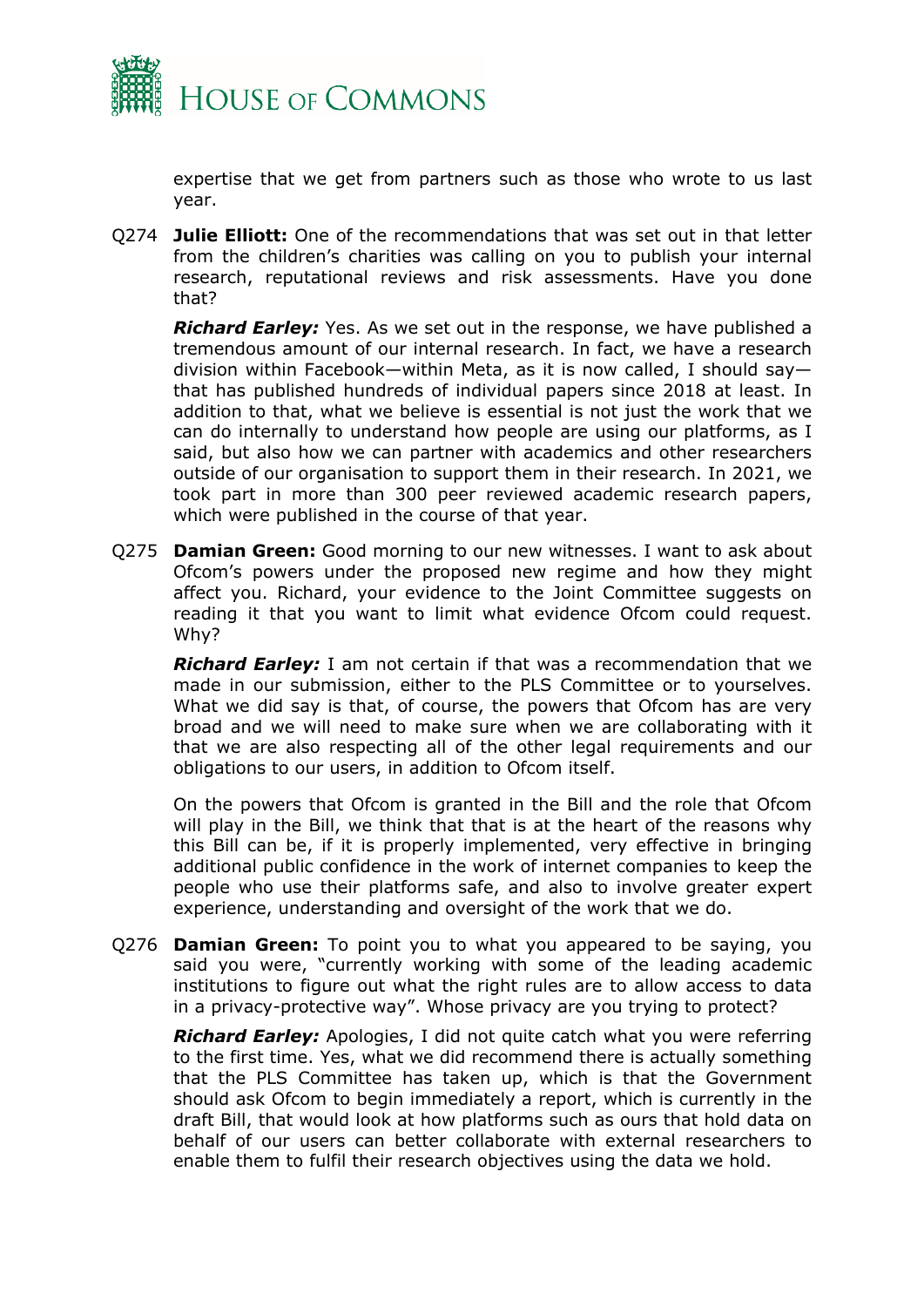

I just mentioned to your colleague that we have participated in around 300 externally reviewed studies in 2021, but those studies are often very difficult to agree and to move forward with, because there is a very complicated interplay between the privacy obligations that we have to the people who use our services, and our responsibilities set out in law in this draft Bill to ensure that we are taking steps to protect them that is in line with the latest understanding and research being carried out by experts. Our recommendation is that Ofcom and the ICO would be excellently placed to lead some work looking at ways to reduce further any barriers to that sharing of information.

Q277 **Damian Green:** The principle on which you are basing this is that the information should be shared as long as it is kept safe; is that right?

*Richard Earley:* Not quite. Whenever somebody uses one of our services, they do so in accordance with our privacy policy, which is part of the terms and conditions that anyone signs up to when they first use one of our services. That policy places on us very legitimate and understandable restrictions on how we can share their information or the information that we collect about them with external third parties, for very good reasons. We have seen in the past attempts to use this sort of data to carry out harm. The issue we face is how—

**Damian Green:** Not by Ofcom, you would not be. I think that we can trust Ofcom enough not to use data in a harmful way.

*Richard Earley:* That is correct. Here we are talking about partnerships with academics to help them study the ways that people use our services.

**Damian Green:** Yes. Presumably you would only work with academics who would not use it in a harmful way, I would hope. I am not clear who in this hypothetical situation is going to cause the harm.

*Richard Earley:* Over the last year or two there have been several very high-profile cases, where academics have called on platforms such as ours to provide greater information and access to the data that we hold about our users, so that they can study the way that different harms, or risks of harms, might manifest on our platforms. It is unblocking those challenges that come from the clash or the tension between our obligations to protect our users' privacy and our desire to make sure that we are advancing understanding across the industry of how to tackle harm that this report would seek to address.

Q278 **Damian Green:** You will know that one of the groups on the other side of the argument, or in a different place in this argument, is the ISPs. They think that in some way, if Ofcom cannot get the information from you, it will go to the ISPs, which already have to provide a lot of information. Do you recognise the force of their worry?

*Richard Earley:* I am not familiar with that argument, I must be honest. When it comes to the information that we will be providing to Ofcom under the terms of the Bill as it is currently drafted, as some of my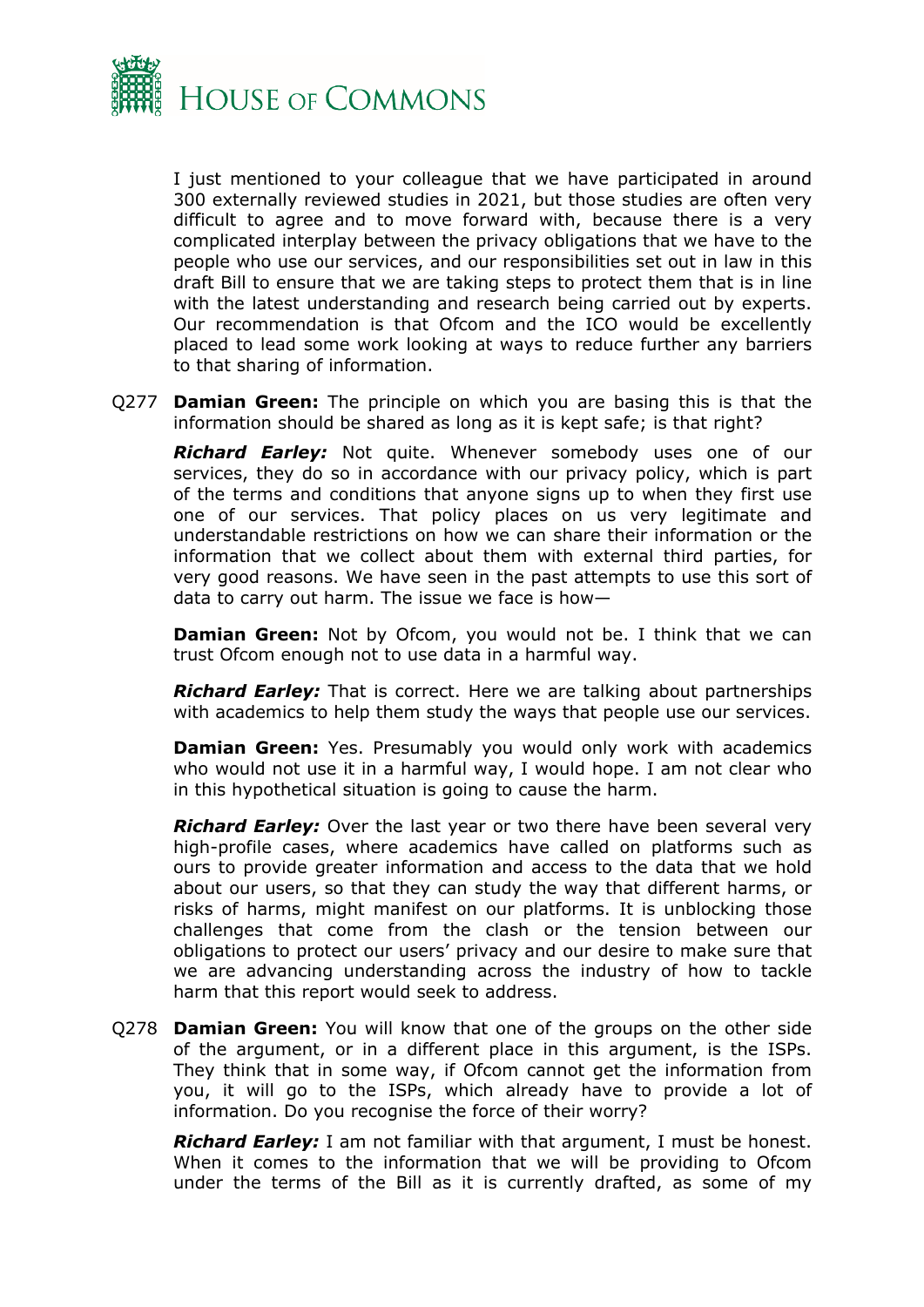

colleagues on this panel were saying earlier, that is essentially the type of information that will enable them to assess and hold to account the work that we do to meet our obligations to our users, both in the ways that we build and design systems and products that people use, and the systems that we use to try to protect them and find harmful content.

That is a subject of tremendous investment by our company. We have spent more than \$15 billion on building these sorts of technologies over the last 10 years. Enabling Ofcom to have a greater oversight of that and to bring its expertise to it will certainly help, as I said before, to increase the public confidence in the system and help us discover new ways of reacting to emerging threats.

Q279 **Clive Efford:** Richard, sorry to focus on you, but I want to follow up the answer you just gave regarding Ofcom's access to data. You seem to be saying that, in order to protect the privacy of your users, you are concerned about people who are undertaking research being able to use that and treat that information in confidence. Then you seem to transpose that over to Ofcom. What is your concern about Ofcom having access to information that it needs to perform its role as a regulator?

*Richard Earley:* I apologise if I have confused the Committee in my answers. My series of responses about the report regarding researchers' access to information held by platforms was about that recommendation, interactions between platforms and external researchers. When it comes to Ofcom, the powers that are granted to Ofcom are, of course, in keeping with the role that it will be required to do, which is to assess or to verify the risk assessments that we carry out, to seek extra information from us about the ways that we develop policies and to build tools to enforce those policies, all of which I think, provided that the powers granted to Ofcom are in keeping with what is in the Bill, we support.

Q280 **Clive Efford:** That leads to the second point that my colleague just made, which is about the ISPs being concerned that they will have to shoulder the burden of providing the information because you will not. You are saying that if any request comes from Ofcom that is compliant with and in accordance with its powers of enforcement, you would just comply—there would be no second guessing.

*Richard Earley:* Again, I cannot speak to what the internet service providers are concerned about, but certainly with this legislation, as with any legislation, when we receive a request from a Government or a regulator for any user data or our own data, we assess it against local law and comply to the extent that we can. I am confident that that will be the case with this law as well.

Q281 **Clive Efford:** This question is open to anyone but I will start with you, Richard, if you do not mind. *The Wall Street Journal* raised concerns about a lack of a culture of compliance among big tech companies in areas such as platform design and when addressing illegal content. Since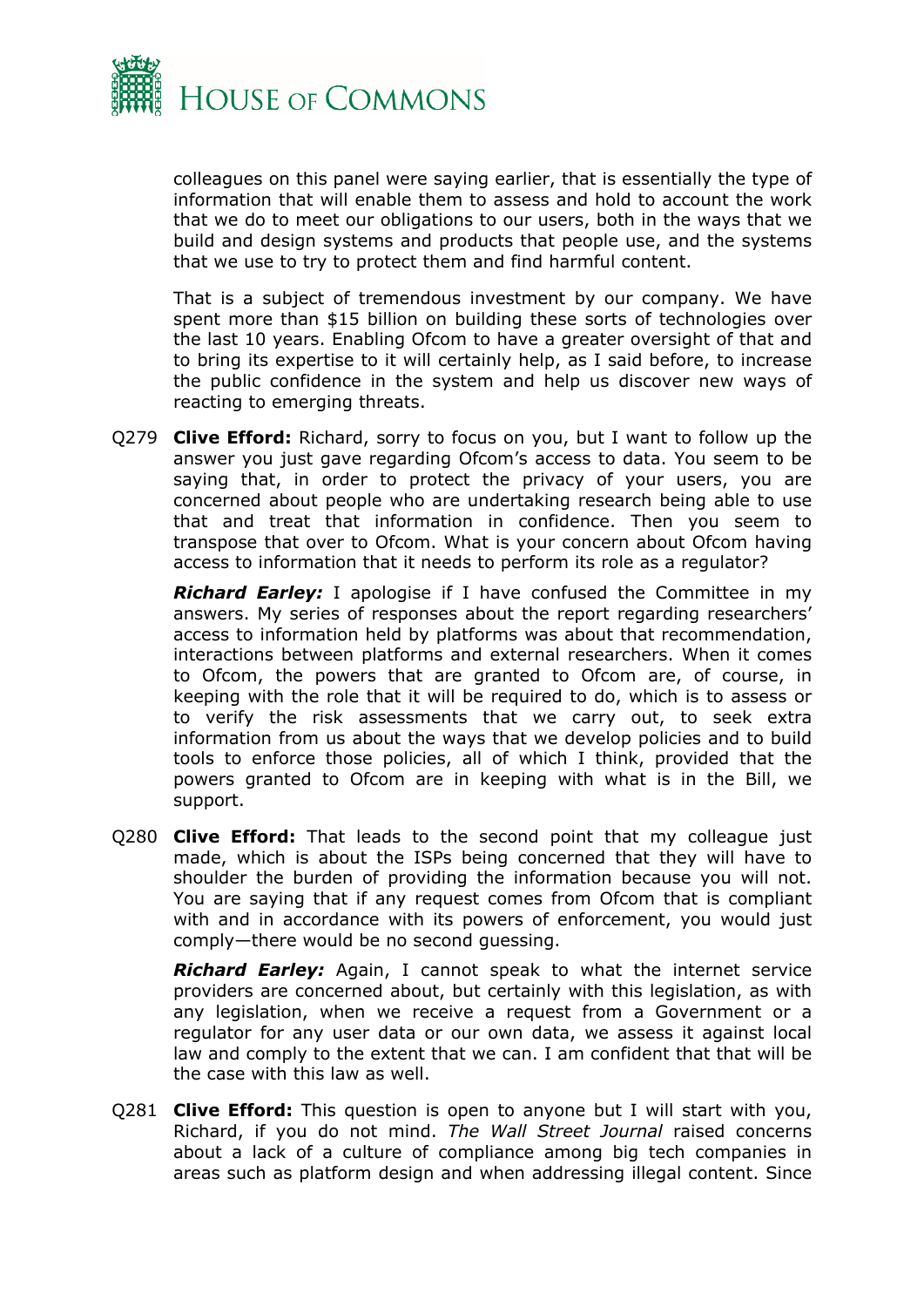

that was raised, what steps have you taken to address that point?

*Richard Earley:* I am afraid that I do not recognise that characterisation of our company at least, as not having a culture of compliance. We engage very proactively with many regulators and policymakers in this country, as we do around the world. What we have been saying for many years is that we would welcome greater guidance through legislation from Governments such as the UK about how to carry out those different tasks that I described of building services for our users and helping to make sure that they use them in a safe way.

Q282 **Clive Efford:** You know the articles that I am referring to when I talk about *The Wall Street Journal*. There were a number of findings about Facebook, in particular, and the issues around whitelisting. I will not list them all because it would take me a long time, but it was quite a number. I am surprised that you say that you do not recognise that characterisation, because these seem to be factual issues that have been reported by *The Wall Street Journal*. My question is: what steps have you taken in response?

*Richard Earley:* Let me start by addressing the claims that you mentioned from last year. Many of the claims that have been made about our company, based on a selection of leaked documents, seriously misrepresent the seriousness with which we take the duties I have just been describing to keep our users safe. We have no commercial or moral incentive to do anything other than provide the maximum number of people with the most positive experience on our platforms. The people who use our services do not want to see harmful content. If they see it, they stop using our platforms. The advertisers who provide the money that we use to run our services also, very vocally, do not want to see any sort of harmful content on our platforms. We saw this very visibly in 2020.

The reality is that every day people attempt to use our services to carry out harm towards our users. Every day, the types of techniques they use to do that and the technology that they use to do it changes and evolves. We have a responsibility to continue to study and understand any weaknesses or risks that our services produce. It is that research that underpins the documents that have been published. As I said, we have continued to make several of those documents public since those claims were made, and we will continue to publish research on the steps that we are taking to tackle the issues raised.

Q283 **Clive Efford:** Can I come to you, Niamh, with a similar question? What steps have you taken, or did you take any steps, in response to the issues that were highlighted in a number of articles about compliance by big tech companies and the design of their platforms? Have you recently taken any steps to address the issues?

*Niamh McDade:* Thanks for the question. The specific article you are referencing is not something that I have been across, so I would be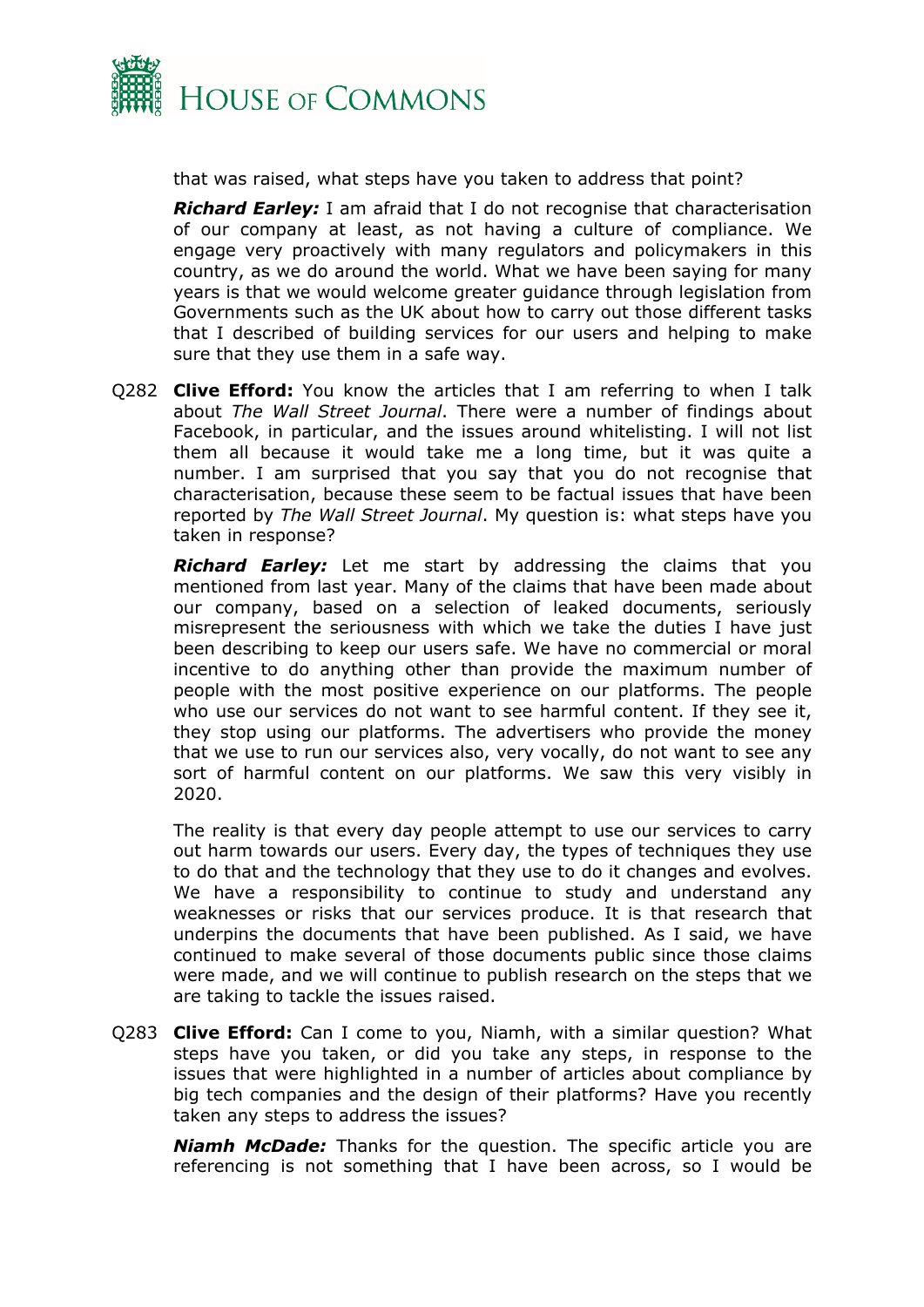

happy to come back to the Committee with any information regarding direct action that we have taken in relation to it. It is not something I have been specifically across.

More broadly, on your question around compliance, as a platform we are constantly evolving our rules and policies in terms of the environments that we are working within and the challenges that are faced by our users and communities across the world. The top line here is that, as a platform, we have absolutely not been waiting, for example, for the role of Ofcom to come in to take action and ensure that our rules and policies are effective and enforced as appropriate.

We continue to report transparently on this through our transparency reports, and looking into, I guess, the enforcement of our rules and policies, but also the culture of the platform and how it works and plays out for individuals using it. We provide access to the Twitter API to tens of thousands of researchers—and we have done for over a decade now providing a wealth of research with it; hence, why you will often hear researchers reporting about Twitter, as well directly.

On the whole, our purpose is to serve the public conversation. To the point that Richard made, as a platform we lose out when there are negative conversations taking place, when it is not a platform that is conducive to the health of the public conversation. That may not always be people in agreement, that may not always be nice conversations, but conversations that are within the terms and conditions, and the rules of Twitter as a platform. Ensuring that we are compliant to our rules and policies but also working closely with regulators in place—indeed, we look forward to working with Ofcom in this space—are key priorities for us.

#### Q284 **Clive Efford:** Iain, do you have anything to add?

*Iain Bundred:* Yes. First, I think that transparency is important in this area. YouTube publishes a transparency report that sets out its removals but also its appeals—where we got it wrong—including both successful appeals and not. I do not think it was particularly in relation to that press cycle, but more generally we have introduced a new metric since I last spoke to the Committee, which is our violative view rate metric. That looks at the number of videos that we have removed that have subsequently proved to be violative, so it has been served to a user. That gives you a sense of the number of views that are content that should not have been served.

In that case, that figure fluctuates but it has been coming down over time. On the point around whether our enforcement efforts are working, if we look at our VVR in the last quarter, it was 0.9 to 0.11. That is nine or 10 or 11 views in every 10,000, and that is trending downwards. We work towards that. That number will of course fluctuate, but we have sought through transparency reporting to clarify where we are and how users are potentially being exposed to these sorts of harms.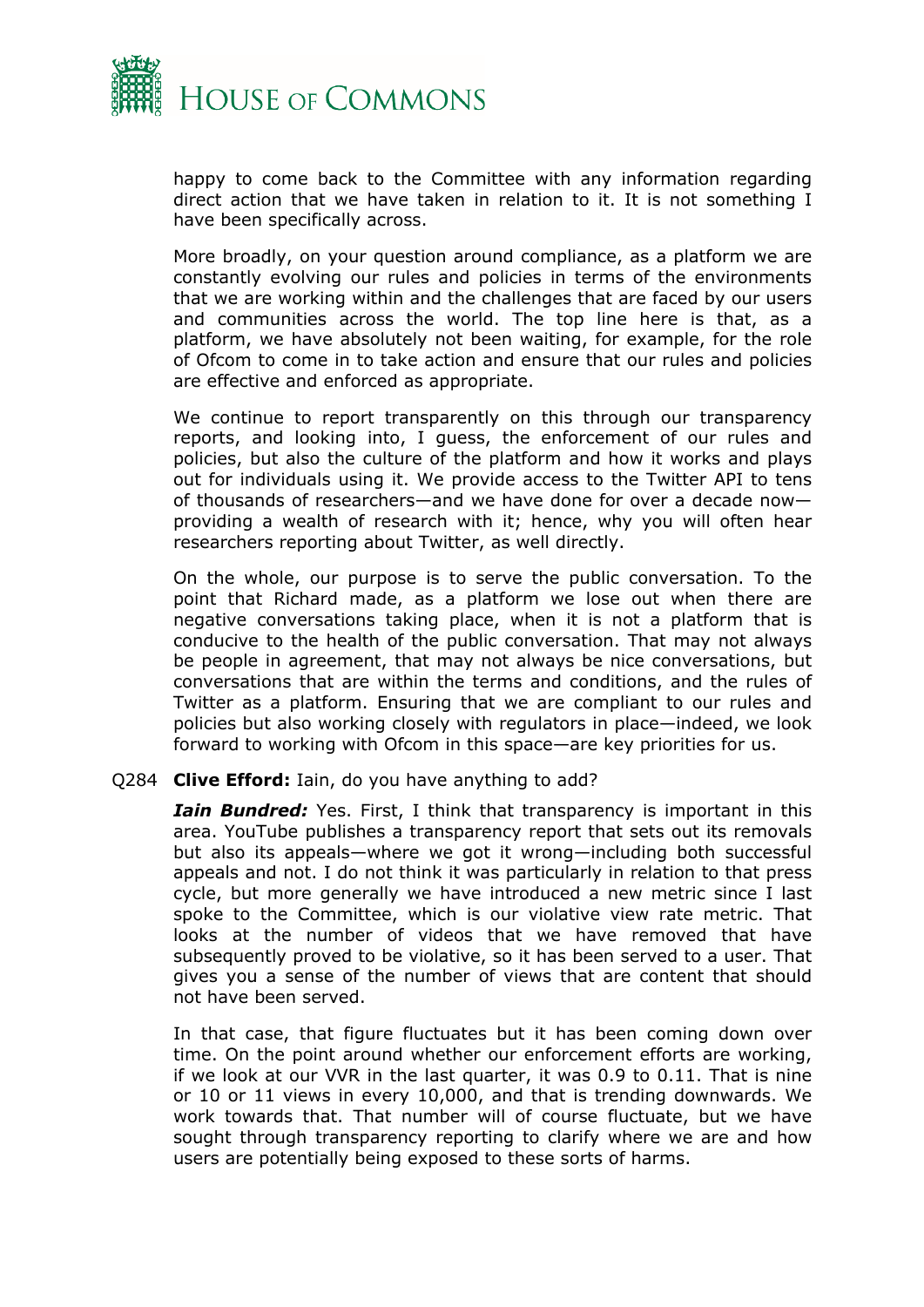

*Elizabeth Kanter:* I would add that we, of course, comply with local laws and customs. The culture of our company is built around safety and this safety-by-design approach is what guides our principles in everything that we do. With regards to transparency, similarly to YouTube and other platforms, we publish transparency reports that go into the way in which we enforce our community guidelines. We also publish reports about the requests that we get from Government for user information or user data to provide further transparency to our users.

I am also not overly familiar with the articles that you mentioned, but, broadly speaking, I think that we are in line with what the others have said about approaching both the current regulations and the future regulation. We will comply with what comes in once the Bill is in force. I am happy to come back to you on those articles if you would like to share them with me.

**Clive Efford:** All right, thank you. I will leave it there.

Q285 **Simon Jupp:** Good morning to the new panellists and welcome back to the ones who were on the previous panel. I want to discuss what you guys do cross-platform when it comes to identifying and addressing instances of child grooming. That could be either systematic or on a case by case basis. Could I start with you, Richard?

*Richard Earley:* Yes, absolutely. I hope that it goes without saying that these attempts to use our platform for harm are some of the most disturbing and horrendous that we see. As I am sure you would expect, we have a range of approaches that we use on our platforms and work that we have done outside our platforms, too.

On the platforms that we operate, we have, of course, very clear policies about what kinds of behaviour and content is not acceptable on our services. Importantly, we draft those rules in close collaboration with people who work directly with survivors of this sort of activity, and with law enforcement and those who are trying to intercept it.

In addition to that, these policies mean nothing if we do not have tools to enforce them. We have invested a tremendous amount of time and resources in building state-of-the-art technology to find instances of this behaviour taking place, looking at both signals from what people post and behaviours of users on our services, and in removing them from the platform.

Something that goes to the way that we believe that industry should collaborate more closely together is the classifier, as we call it, which is a name for the technology that we use to identify adults who might be engaging in behaviours that are suspicious or potentially in breach of our rules. We made that classifier open source a few years ago so that any company that was looking to implement similar safety controls on its own services could build on that classifier to protect itself.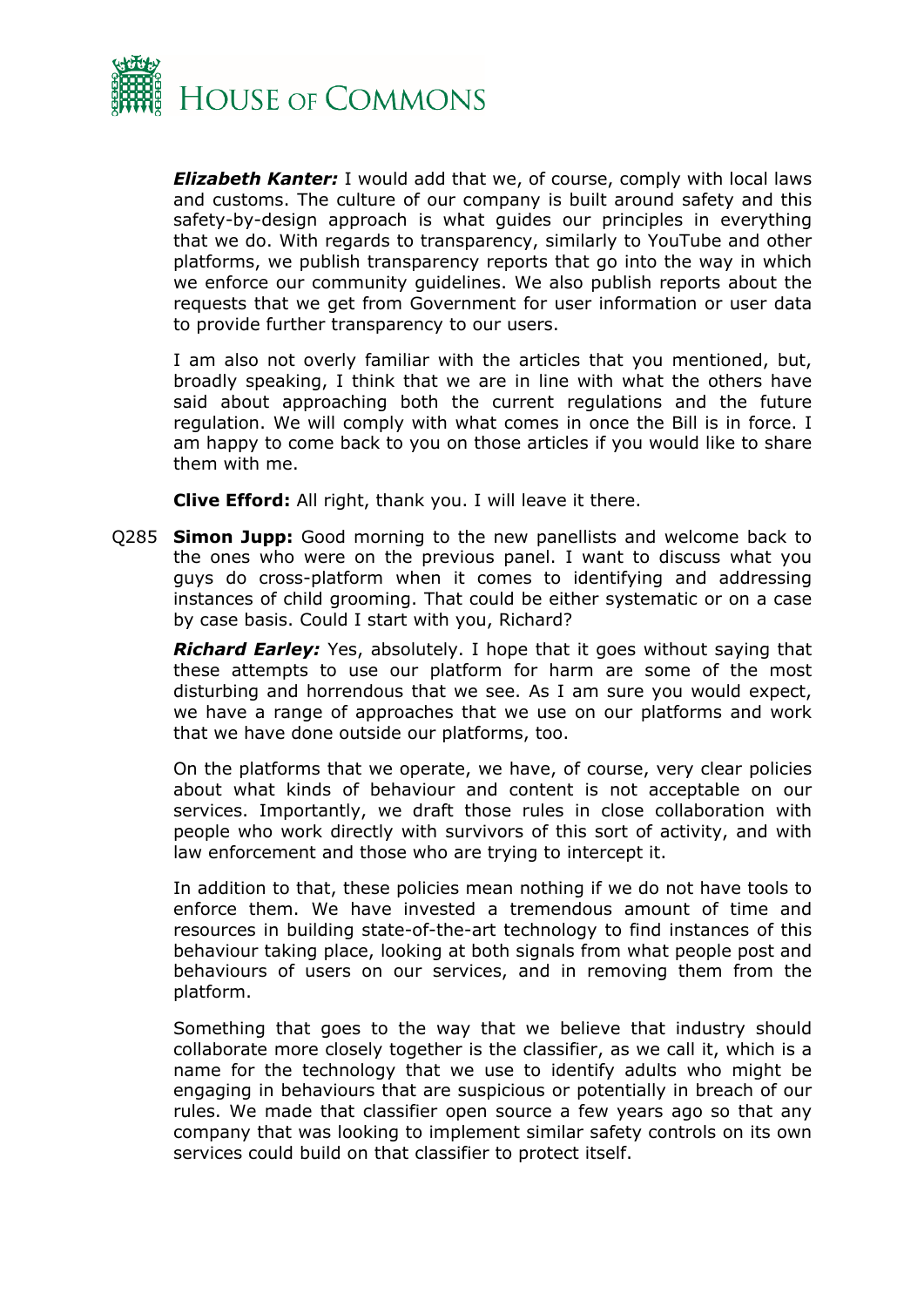

Taking another step, two years ago the industry, under the umbrella of the Technology Coalition, launched a project called Project Protect, which is about bringing together more than 20 organisations and tech companies. It has brought together research funding to fund research into these sorts of activities and to collaborate or move forward on the technology that I described to find and remove these behaviours, and prevent them from happening.

Q286 **Simon Jupp:** Could I just interrupt? Can you explain what you mean by "open source"? What is that data? How is it accessed by the platforms without giving too much of it away because we do not want everyone to access this information? How does that also align with GDPR rules?

*Richard Earley:* I am sorry for using a jargon term. It is too much time working in this company.

By "open source", what I mean is that we have essentially a program, an amount of code, that we use to scan different surfaces on our platforms. It is effectively like a machine that runs on our platforms in order to find these behaviours. We published, in a complicated code format, the underlying instructions that that machine uses to identify, find and surface grooming behaviour.

There is certainly no obstacle to more people finding it. It is fully available on our website. I would be happy to share with the Committee the link to both the page where we describe this work and some of the examples of how it has been used.

Q287 **Simon Jupp:** Forgive me for perhaps not understanding; maybe I need some more coffee. This is not suggesting that you share the data of specific users who have been seen to break these guidelines and engage in child grooming, for example?

*Richard Earley:* That is correct. Where we find someone, for example, sharing sexual exploitation and abuse imagery of children, we report that directly to the National Centre for Missing and Exploited Children in the US, which then works with international partners to provide that to law enforcement.

**Simon Jupp:** Thank you. The same initial question to Niamh.

*Niamh McDade:* It is an extremely important point to raise. Much of the industry collaboration here is aligned with that of the other platforms, starting with the Technology Coalition that Richard mentioned. We work closely with ISPA. We also work with the National Centre for Missing and Exploited Children, as well as the Internet Watch Foundation within the UK.

The top line for us as a platform is that any CSEA material is completely prohibited across the platform, and we proactively work to protect children around the world on this issue with different partners within different areas that we work in across the globe, in a variety of different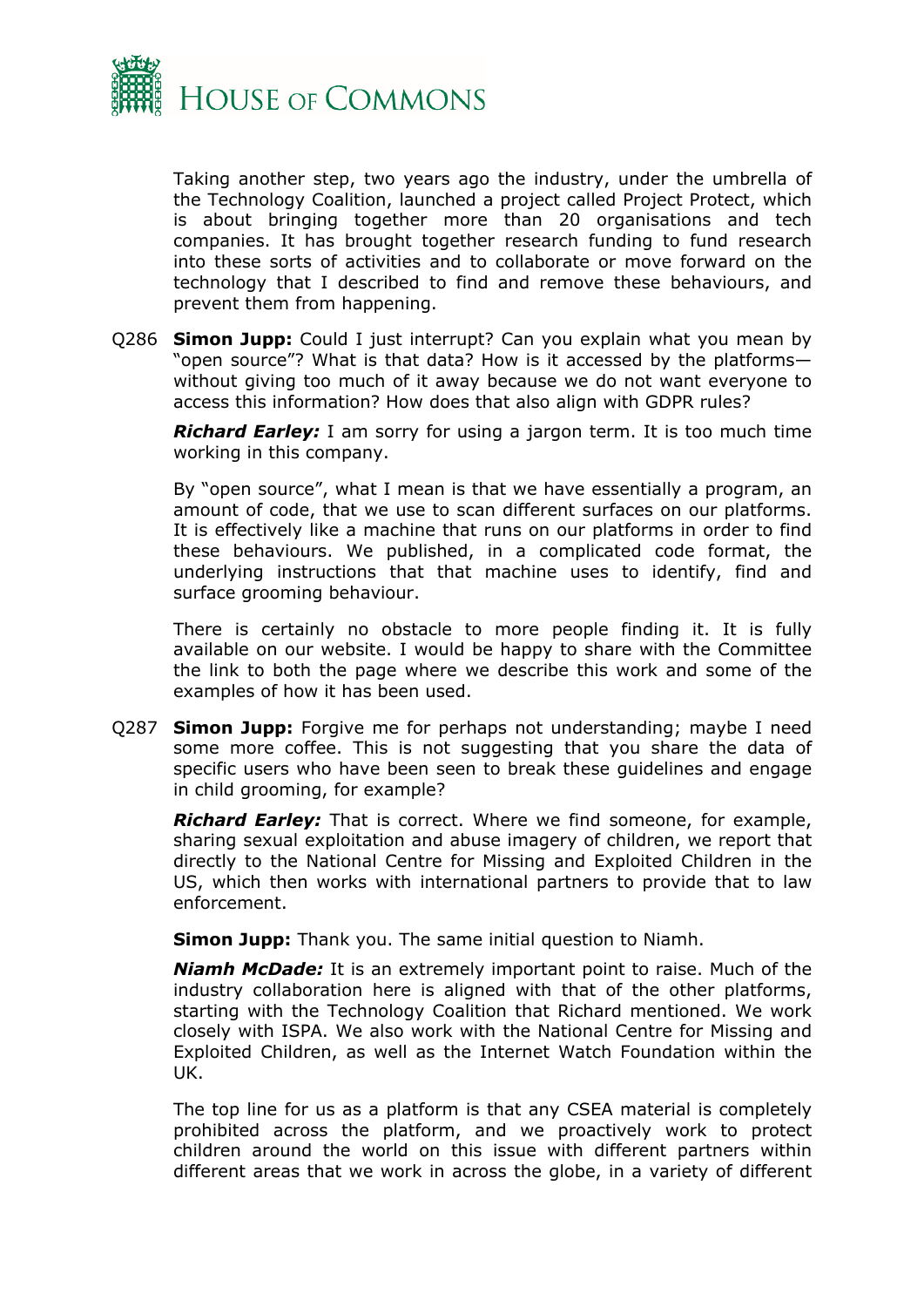

languages as well. We have had policies in place specifically covering this for a long time and a specific reporting route for this, too.

To give you an idea of the scale of action taken here, tens of thousands of accounts are actioned every year. In fact, in the last reporting period, from July to December 2020, we had almost 500,000 reports actioned in relation to CSEA rules and policies. We are proactively taking enforcement here where anything is reported. Yes, we take action, but there is always, in addition to that, proactive measures in place to ensure that this type of material has no place across the platform.

**Simon Jupp:** Iain, can I come to you?

*Iain Bundred:* Obviously, this abhorrent material is exactly where platforms need to work together. Niamh just mentioned some of the ways that we share information through NCMEC—the National Centre for Missing and Exploited Children—the Internet Watch Foundation and so on. At Google and YouTube, we look at this on a four-step basis.

The detection point is important and we work hard around technology to try to bring the best-in-class tools. At YouTube, it was our engineers who created the hash-matching software called CSAI Match. Where previous CSAM content has been uploaded in the past, we use digital fingerprints to identify that and we share that with other platforms through the NCMEC system.

We also have machine classifiers that can identify never-before-seen CSAM imagery. In H1 2020 our partners used that content safety API to classify more than 6 billion images. That is technology that we make free to use for all platforms, including the 24,000 businesses that will be in scope. They can all access this if they want to. It is really important that we work on the detection point.

The second step is around reporting, and I have mentioned already some of the work through NCMEC, which then also reports to the likes of the National Crime Agency. Thirdly, we go to deter, thinking about how we can put in place products and systems on all Google products to make sure that we are deterring this sort of activity, as well as, finally, collaborating with all the platforms to learn of the risks and challenges.

As you have heard in evidence in this Committee, I do not think that this is a problem that is going away. In the UK alone we saw the child safety policies on YouTube being the No. 1 issue for removals in our last reporting quarter. Around 33% of the 60,000 videos removed in the UK were for child safety breaches. This is a real challenge that we have to keep working on, and it will be through a mixture of collaboration across the platforms, working with law enforcement agencies and, of course, continuing to innovate technology in this area.

**Simon Jupp:** Elizabeth, finally to you.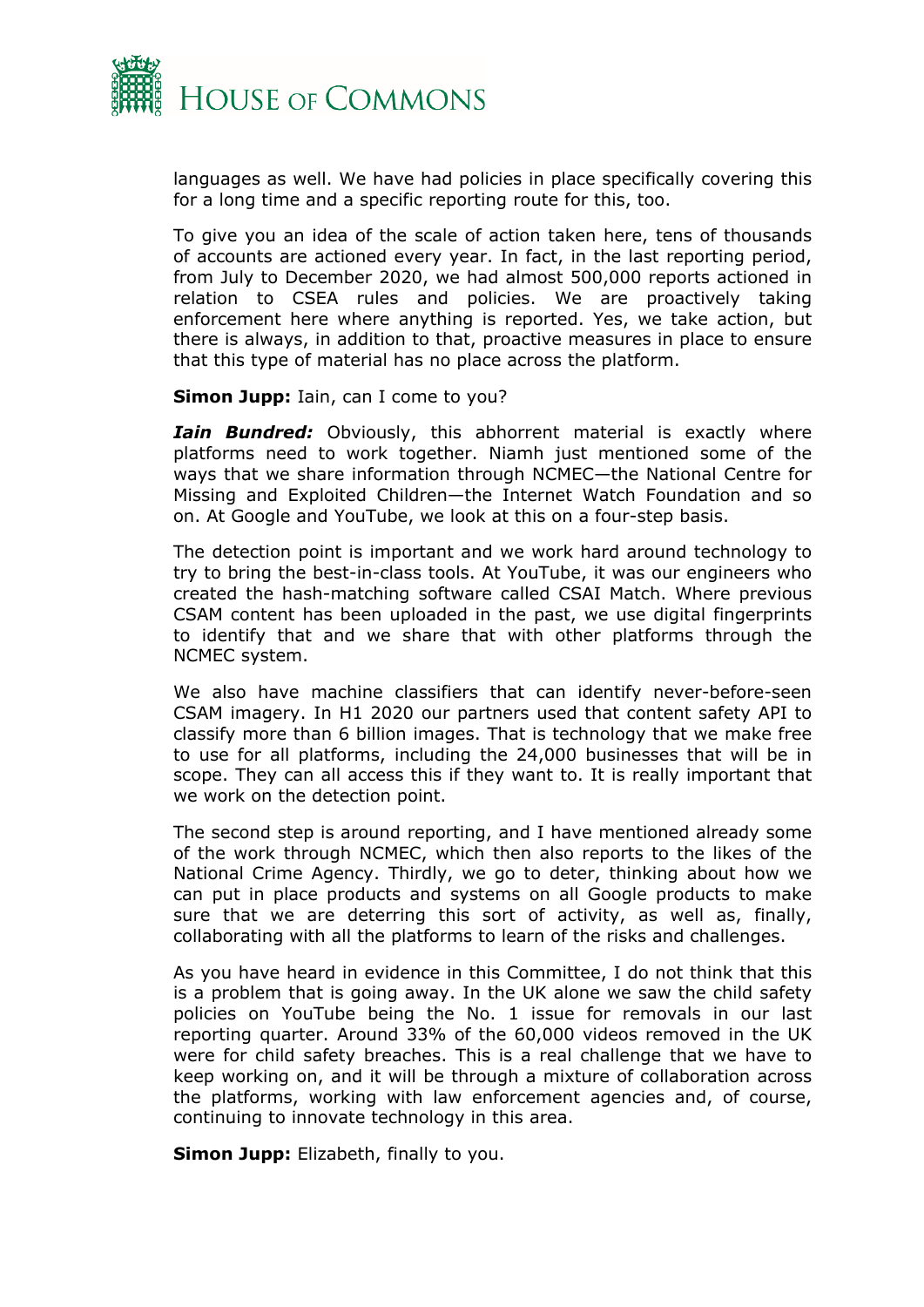

*Elizabeth Kanter:* We take a three-step approach to this area. First, we start, of course, with prevention. We have a zero-tolerance approach to CSAM, CSEA and grooming, per our community guidelines. We have expert teams within our trust and safety team. Our head of trust and safety sits in Dublin, but we have a team globally looking at this. We have trained experts who can look for predatory behaviour in our app. They will look at those signals, remove that content and, importantly, report anyone who violates our community guidelines by posting any content that may be grooming, CSEA or CSAM.

The other thing that we do is we also have an innovative approach to our direct messaging. We recognise that people who want to engage in predatory behaviour and grooming might use direct messaging to engage with younger users and try to take them off our platform on to another platform. No direct message can be sent between two people who are not connected. To send or receive a direct message you must be connected to the other person. We do not allow unsolicited messages to be sent. We also do not allow under-13 to 15-year-olds to send or receive a direct message. We think that is important. Lastly, we do not allow any sort of attachment other than comments or a TikTok video to be sent by direct messaging. We think that is a strong approach in preventing grooming through direct messaging.

Lastly, on the point that others have made about collaboration, we are also participants in the Technology Coalition. We are involved in the Internet Watch Foundation. I am proud that I sit on the board of the Internet Watch Foundation. We have a holistic approach to this—tools on the platform, things that we are providing to empower our users and protect them, and then, importantly, this aspect of collaboration.

Something that I think has not been mentioned yet is the importance of taking a cross-industry approach to this issue, whether that is with law enforcement or the tech platforms, remembering also the whole value chain of players in this space. We need to involve those smaller players that might be more prone to bad actors taking advantage of their platforms, and ensuring that they are doing the right thing as well. We need to bring those smaller players into the conversation.

Q288 **Simon Jupp:** Thank you all for outlining what you do and the processes you have in place. According to the Children's Commissioner, it does not seem like it is enough. The Children's Commissioner is asking the Government to add duties into law to address these concerns. Listening to the answers from all of you, there is perhaps more that could be done cross-platform, if it was possible to share more data—if it was applicable and was allowable by law, for example. What do you think could be enhanced in law to protect users and to carry out what you are trying to do to protect them better in the future? I will ask for brief answers given time constraints, and I will go to Iain first.

*Iain Bundred:* The point I would make is that the age appropriate design code has only recently come into force. I saw that the pre-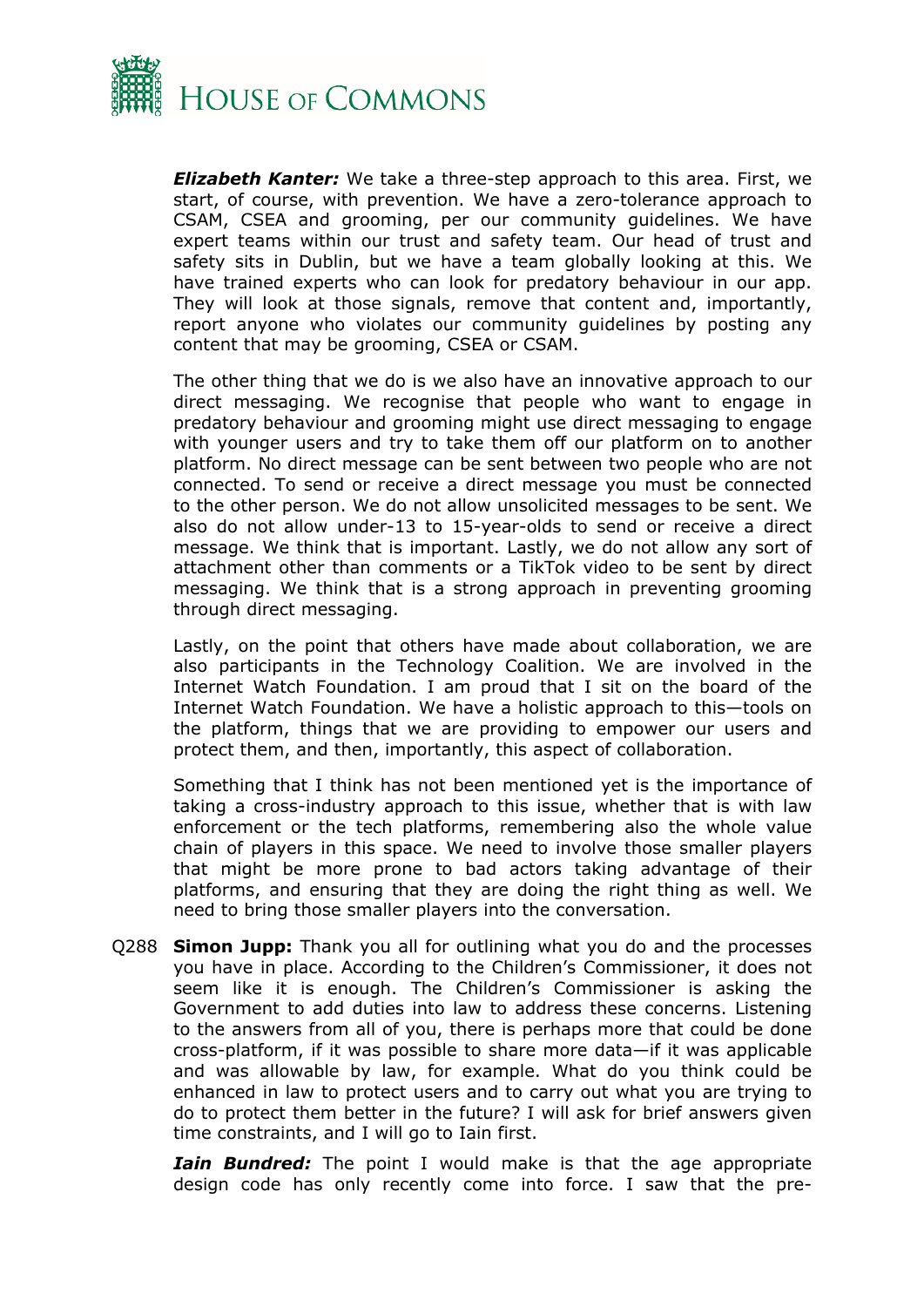

legislative scrutiny Committee recommended that Ofcom review that interaction. I think that is important, because a number of the changes that platforms have made to be compliant with AADC has driven up the experiences and the work that is being done.

Of course, we are not waiting for regulation on this. I have already mentioned the great work being done specifically on child sexual abuse. You can always do more, but I think that we are all working very hard on this. The point, I guess, as we look ahead to the Online Safety Bill, will be how we ensure that all 24,000 businesses in scope are putting in place high standards in order to keep children safe online. We are all supportive of that.

*Niamh McDade:* Thank you for the question. I think that the important point here is on that collaborative piece. It is about how we can work together as an industry. What we do not want to see is bad actors coming to one platform, being pushed off by the rules there and moving on to another. That is exactly what we want to protect against. It is about working in collaboration with the platforms here, but more broadly, as Iain mentioned, the wider ecosystem of businesses impacted. That will be affected by the Online Safety Bill, the age appropriate design code, and the Information Commissioner's Office. It is looking at this as a wider piece—how we join up the dots, and how we join up our approaches in a way that ensures that bad actors are not getting through the cracks and making their way on to platforms or, indeed, the internet.

*Elizabeth Kanter:* It is a similar answer in terms of sharing best practices between platforms about how they detect predatory behaviour and look for signals from grooming gangs or other actors. The other thing that we know the Technology Coalition does, which we participate in, is that it conducts threat assessments about either foreseeable risks or known risks. That is potentially something that we can be doing on a more proactive and regular basis with others in the industry. There is a lot of great work being done at the moment through different organisations, and perhaps it is just trying to do that on a more regular basis and being more proactive about looking at the risks that may come up in the future.

*Richard Earley:* On your question about what legislative changes could help in this area, it is worth pausing to remember that there are a significant number of legislative changes either taking place right now in the UK, such as the Bill we are discussing, or that have recently entered into force, such as the children's code, or that are foreseen for the next year or so, such as the Government's advertising programme.

A valuable step forward in helping companies and regulators to manage this landscape was the creation a year and a half ago, I think, of the digital regulation co-operation forum—the DRCF—which brings together the heads of the relevant regulatory organisations that have oversight of these different frameworks. I know that it is already meeting regularly,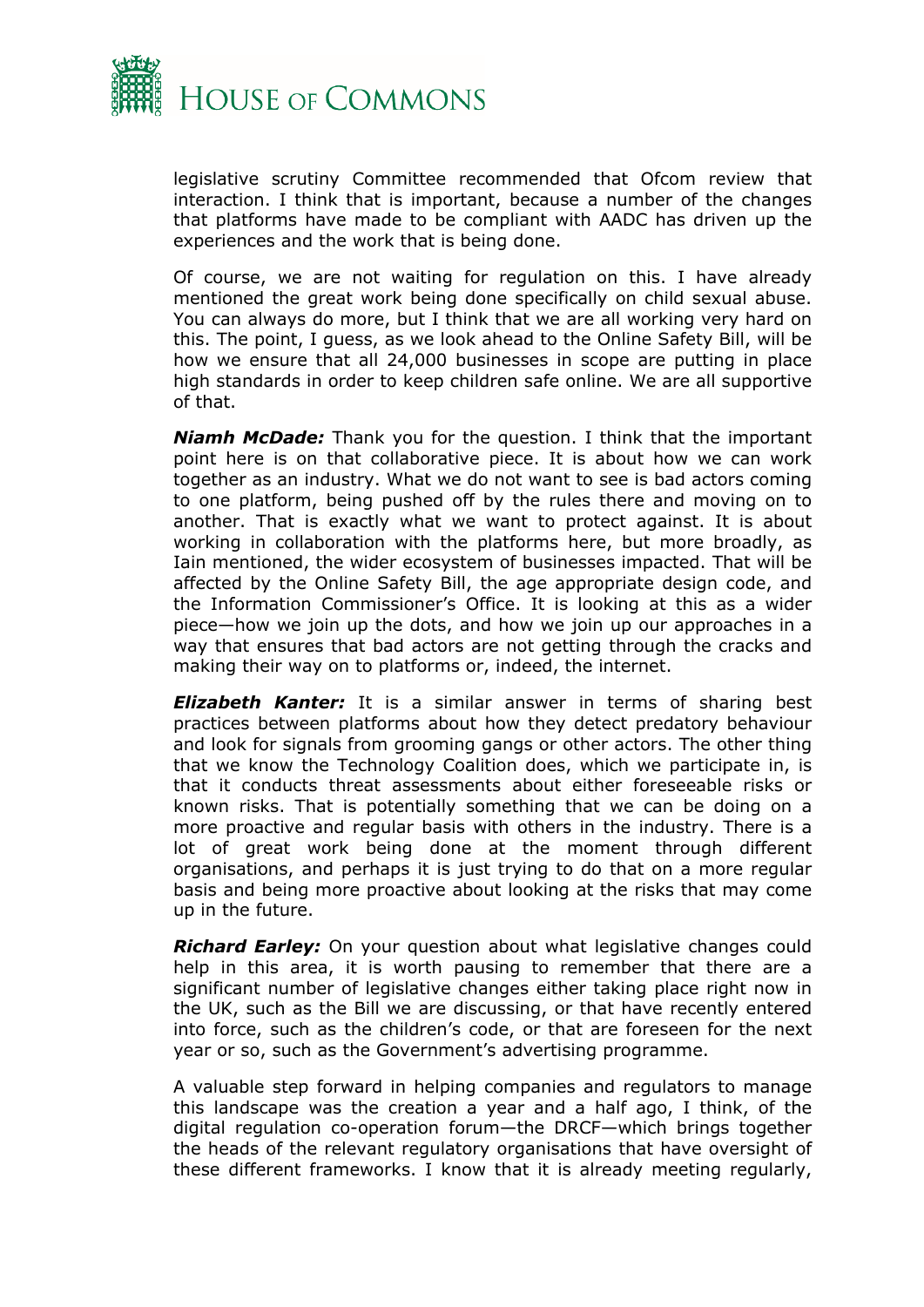

but greater collaboration with us as the tech companies to help us to understand how its thinking is evolving and how it might see opportunities that we have not seen would be a beneficial step for all of us.

Q289 **John Nicolson:** Good afternoon. Can I address a few questions to you, Ms McDade from Twitter? We all agree, don't we, that the racist abuse that is sent to black footballers is repugnant? What has Twitter done to restrict it?

*Niamh McDade:* Thank you for the question here. You are bringing up a very pertinent issue and something that is a key priority for us as a platform.

There is no place for racism on Twitter. Unfortunately, we have seen that. We have rules and policies in place to protect users against seeing racism, and users using racist terms and slurs in the first place. We are constantly evolving our policies in this space to keep up to date with bad actors and to work around this. Rest assured that it is a priority for us as a platform, and we take this issue as of utmost importance and utmost seriousness.

Q290 **John Nicolson:** Of course, one of the problems is that Twitter has adopted a definition that allows Mickey Mouse, anonymous accounts to be designated not anonymous. Can you tell us what the verification process is that you do?

*Niamh McDade:* Yes, absolutely. When you sign up to Twitter you are asked for three pieces of information. The first is your date of birth. The second would be an email address and/or a mobile phone number. Then you are asked to verify each of these pieces of information when you sign up to an account.

Q291 **John Nicolson:** Okay. Let's examine that. Clean up the Internet created an account. I will tell you the name of the account and let's check that verification process that you do. The name of the account was "Mickey Mouse", the date of birth given was 2001, and the email address that was offered was the following: mickeymouseisnotreallymyname@gmail.com. The phone was a pay-as-you-go SIM card, which cost 99 pence. It was bought solely for the purpose of creating this account. Just in case your ever-vigilant guys in Twitter were not completely across the case, "Mickey Mouse" decided to send a tweet to Marcus Rashford. The tweet, which I am holding up here, said, "Squeak". Your system is not really working, is it?

*Niamh McDade:* Thank you for sharing that example. It is not one that I have been across myself. Please, I would urge you to send that over for review and we can certainly follow up with the Committee on what action we have taken there.

Q292 **John Nicolson:** Come on, come on, come on—it is so ludicrous. I can see some of you trying not to smile at the sheer absurdity of it: a Mickey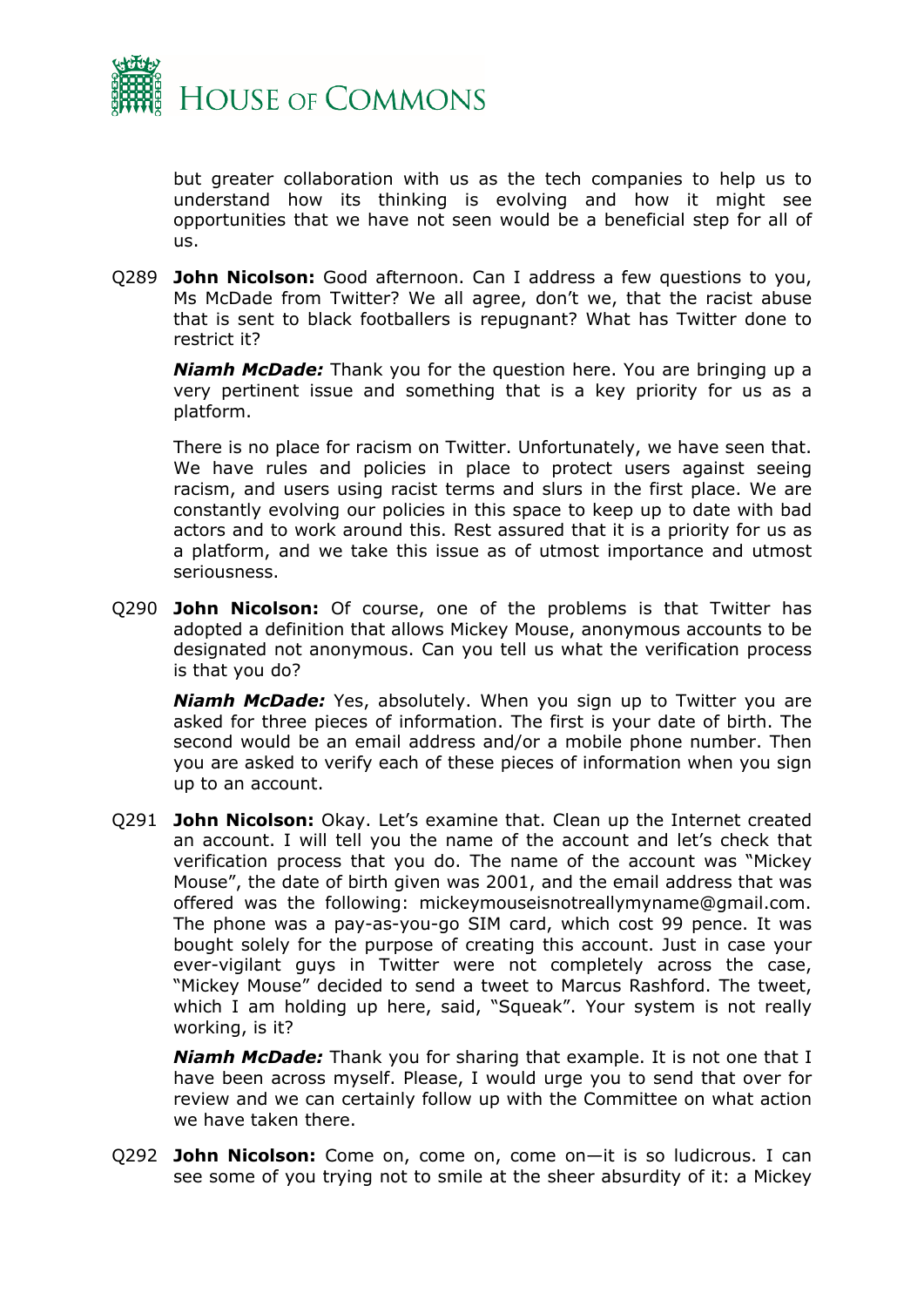

Mouse account entitled "mickeymouseisnotmyrealname". There is no point in thanking me for offering it up. There is something deeply flawed at the heart of your system that somebody can take the Michael out of you to such a ludicrous degree and you have not even heard about it. You are turning up here at a Select Committee not knowing about this, despite the fact that it was sent to Marcus Rashford, the country's bestknown black footballer.

*Niamh McDade:* As I have said, thank you for raising it. I would be very happy to look into this with the relevant teams. They may already be across it as well. I myself do not work on the content moderation team. We have a dedicated team that looks into this and works with specific tweets similar to that in question.

The broader concern here that you have raised, and it is one that I know we have discussed in detail with this Committee in the past, is around anonymity, pseudonymity and the ability to use a pseudonym on the platform. There are a number of reasons that we want to protect the ability to use a pseudonym across the platform. Of course, there are a minority of bad actors out there who do use anonymous and pseudonymous names in order to—

Q293 **John Nicolson:** They were not bad actors, that was a good actor pointing out the absurdity of your system. Of course, the point remains that what is wrong with your system—apart from the fact that it is just hopeless, chaotic and does not work—is that you have tried to manipulate the description of an anonymous account. Somebody like that, Mickey Mouse there, is designated as a non-anonymous account under your current system. Your system does not work.

*Niamh McDade:* With that specific account, there may well be indicators of who that individual is. As I mentioned, a date of birth, a phone number or an email address will be provided. It is also worth flagging that using a pseudonym on the platform does not always equal abuse, just as using a real name does not always equal someone not being abusive across the platform.

Q294 **John Nicolson:** I did not say it did, but clearly it often does. It frequently does. Black footballers, in particular, are being targeted by the most terrible abuse. If you cannot protect somebody like Marcus against this kind of abuse—a Mickey Mouse account calling itself "Mickey Mouse" and sending a message, "Squeak" at you—what hope is there for all the anonymous folk who just get the daily misery of abuse if they use your platform?

*Niamh McDade:* Abuse and racism is a clear violation of the Twitter rules and policies.

**John Nicolson:** We know that, in theory but not in practice.

*Niamh McDade:* As I have mentioned, I do not have the details of this specific case. I would be very happy to follow up in more detail with the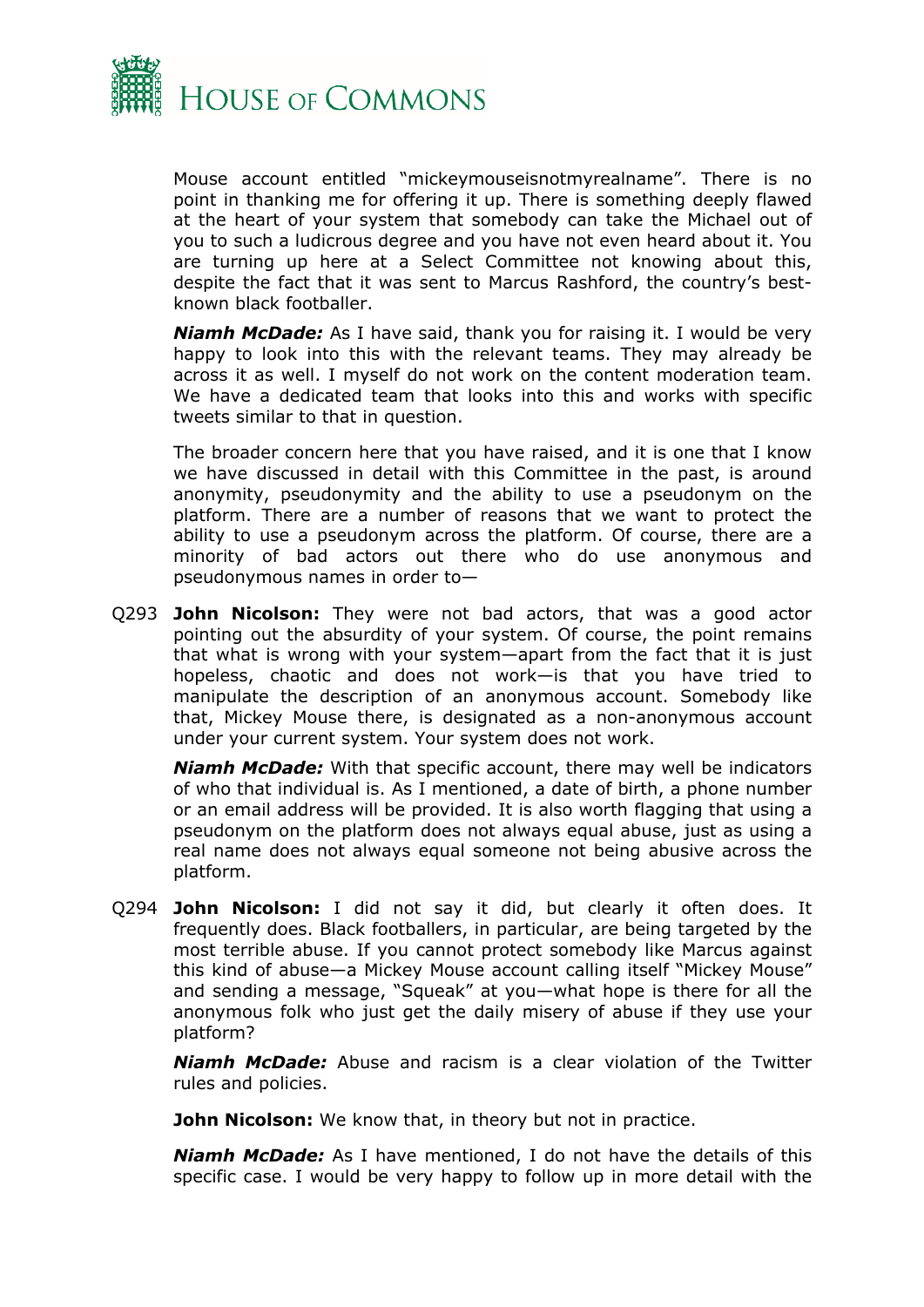

Committee and yourself on this. It is just not something I have further information on at the moment. I can say that abuse and racism are a clear violation of the Twitter rules and policies. Where we are made aware of this and where we come across it proactively, we do enforce it. We have engaged with a range of other mechanisms to help support users as well.

Q295 **John Nicolson:** Twitter has been saying this for years. Let me give you another example. Simon Fell MP is the Conservative Party Member of Parliament for Barrow and Furness. He questioned Twitter's head of UK policy when she appeared in front of the Home Affairs Committee recently. He asked the same question: "What qualifies as anonymous?" The response given by Twitter was that 99% of the accounts are verifiable. That means that they have provided at least one and in most cases two pieces of personal information. She defined these as full name, date of birth, email address and phone number. She said that you have to verify to get on the service.

In order to test that, an account was set up under the name of Simon Fell MP—again, another ludicrous example of how badly you do at this. The account was created, "Simon F Fell". The date of birth was given as 9/11/01, making the MP 20, which I think you will find is unusual. I think that Mhairi Black is the only one who has reached that threshold since the 17th century. The address "fellsimon@gmail.com" was offered and no phone number at all was taken up, which allowed "Simon Fell" to tweet Simon Fell.

*Niamh McDade:* Impersonation, which sounds like what you are referencing there, would again be a breach of the Twitter rules. I cannot speak to that specific case directly, but it does sound like a case of impersonation. More broadly, if that impersonating account was again to breach Twitter rules—

**John Nicolson:** It certainly is a case of "No ! Sherlock". It is obviously a case of impersonation. It was set up to be a case of impersonation to show how completely inadequate your systems are. The person impersonating, who again was a good faith actor doing it in order to demonstrate the hopelessness of Twitter's creaking apparatus as you move towards legislation that will finally put some controls on Twitter, did not even have to add a phone number—not even a phone number that you can buy for 99 pence down at the local newsagent. They did not offer any phone number. They were allowed to tweet impersonating an MP. I have had the experience of that. I have had people tweeting using my name. You do not do anything about it.

I read the guidelines, which are very clear, but you do not actually implement them. You just write back saying, "This does not violate our community standards". I do not know how long it is going to take for the penny to drop. That is why MPs cross-party, from the left to the right, have finally decided that you guys need control, because we have lost faith in your ability to self-control. Okay, no answer to that. Back to you,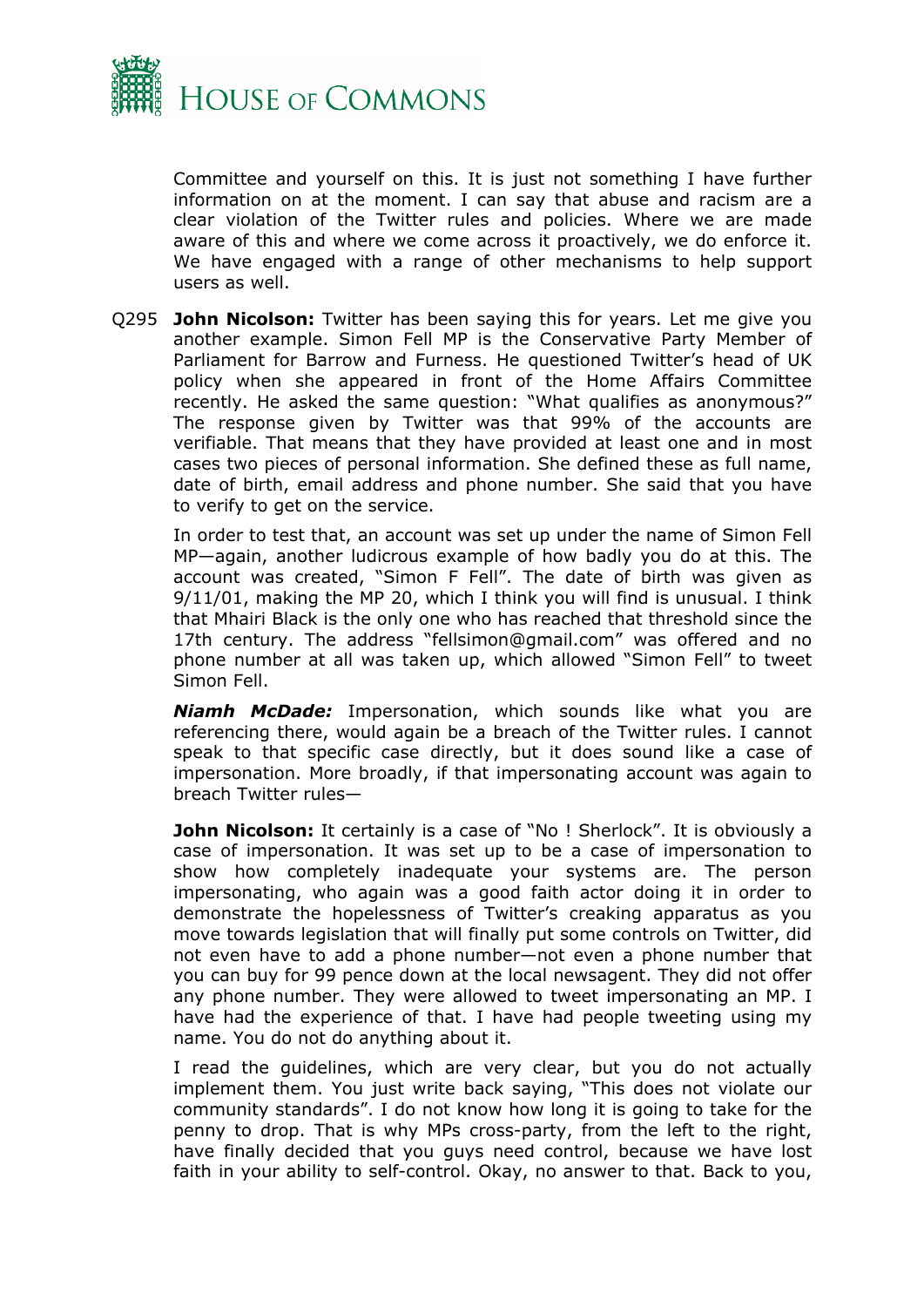

Chair.

**Chair:** Thank you, John. Finally, Steve Brine.

Q296 **Steve Brine:** It is always a pleasure to follow my colleague Mr Nicolson, who has highlighted some holes in the colander. Let me see if I can find another one.

We have heard from the NSPCC and the Internet Watch Foundation about children unable to report images of themselves because the reasons for their distress in those images and their parents' distress do not meet the legal thresholds. Should people be able to withdraw consent when posting their images then causes them distress? I will start with you, Richard.

*Richard Earley:* I am very sorry; I am afraid I did not quite understand the question. Could you repeat it?

**Steve Brine:** What I am asking about is the activity known as breadcrumbing. Do you know what breadcrumbing is?

### *Richard Earley:* Yes.

**Steve Brine:** I am asking about the issue known as that, whereby people cannot report images that are distressing to them because they do not meet the legal thresholds of your terms. Should people be able to withdraw their consent when posting of their image causes them great distress?

*Richard Earley:* I am familiar with the term breadcrumbing, and it is something we have looked at.

**Steve Brine:** Basically, it is content, isn't it? It is content and activity that is specifically designed to game your content moderation rules.

*Richard Earley:* Yes, as I understand it and as the safety teams I have spoken to about this understand it. It is an example of what we were talking about previously, which is that as platforms like ours get better at finding and removing those who are engaged in certain types of abuse on our platforms, those bad actors who still want to carry out that abuse try to find new ways to do that.

An example we have seen and a place we have acted in this space is people making inappropriate comments on images of children. The comments themselves might not actually break any of the policies we had in place at the time around sexualisation or abuse. What we did—and again we worked very closely with a number of child safety NGOs on updating this policy—is we expanded our definition of the sorts of posts and comments we remove to include comments that are not themselves inherently sexualising but which do indicate from their context that they are intending to make those remarks about individuals. That policy applies not just to images that are posted or comments underneath images but also to individual accounts, or groups or pages that are set up deliberately to carry out that kind of activity.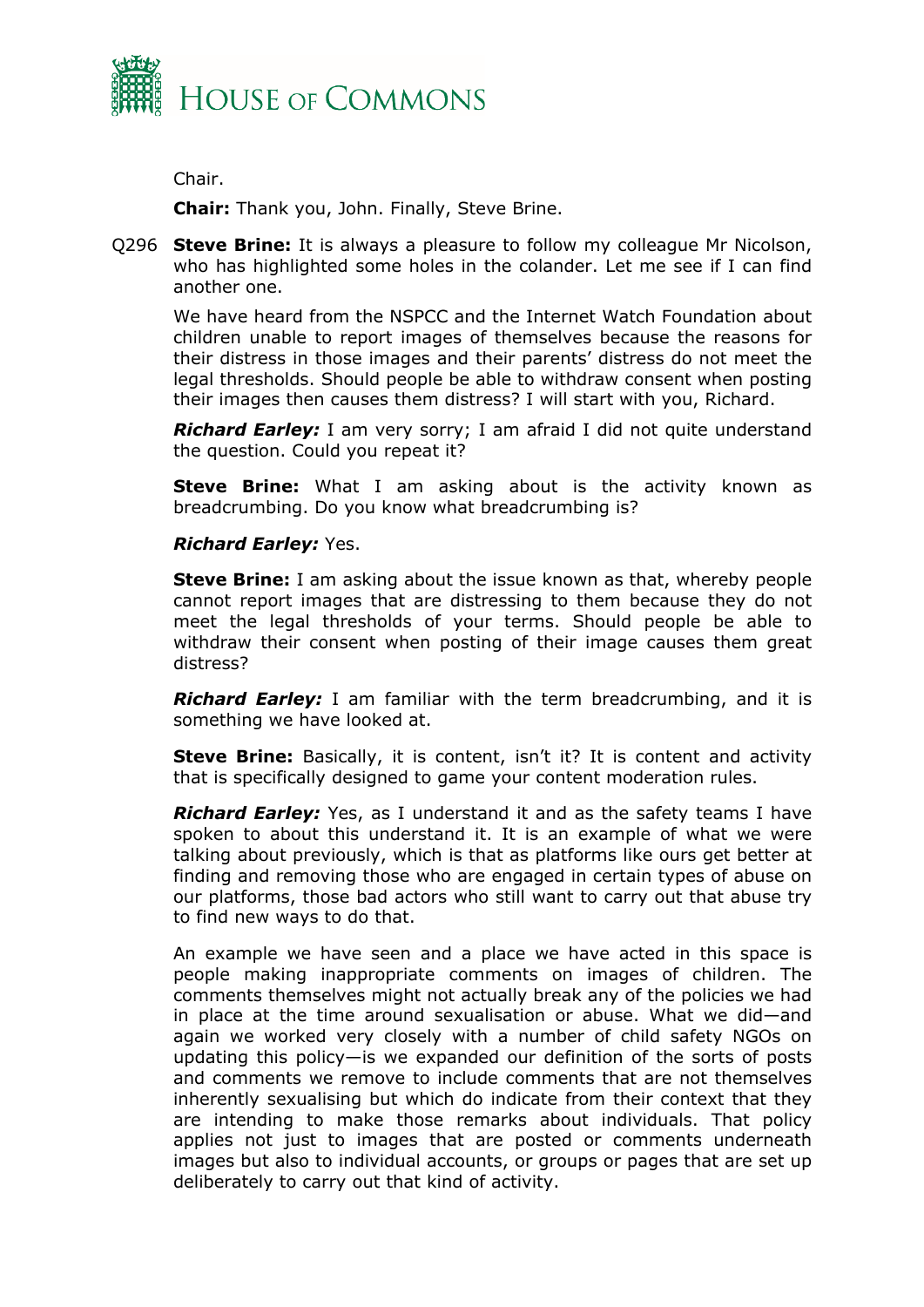

Q297 **Steve Brine:** Do you think that that addresses the issue of breadcrumbing, whereby images and comments that appear innocuous to the amateur eye are used to signpost what is illegal activity to others?

*Richard Earley:* That is the intention of this recent update to our policy, yes, which is to prevent that from happening.

**Steve Brine:** Niamh, do you have a view on this?

*Niamh McDade:* Yes, absolutely. To my previous point as well—on child sexual exploitation and abuse, I made the point about the importance of collaboration here to ensure that images and content shared on one platform does not reach another. Breadcrumbing in that way and leading children to other areas of concern—other areas where they could experience abuse—is something that we strive to protect against within our policies, but we are also working closely with organisations across the board on this.

In fact, a lot of our work and the majority of our policies in this space are led by the collaborative work we do with our Trust and Safety Council. Twelve members of this are child-focused organisations. It is not necessarily us as Twitter sitting in a room discussing what is best to protect here. We rely on the expertise of those organisations working in this space and that collaborative piece there. Along with our rules and policies, along with the work and the role we can have as platforms in silo, collaboration is key here. That is something we look forward to moving forward on with each organisation here and with platforms across industry as a whole.

Q298 **Steve Brine:** Finally, do you feel hopeful about the future in this whole online safety space? On the examples that Mr Nicolson pointed out to you, all the other examples that you will be aware of and all the things that we have discussed this morning, is it the case that we can act as Parliament or is it the case that whatever we do, whatever online safety Bill we bring forward, there will be the next version, the next take on breadcrumbing in that particular area, that will get around what we do? Are we dealing with the nature of the beast, Richard, that is social media, where we have to recognise the limits of our ability to effect change as a Parliament?

*Richard Earley:* Thank you. I want to come in there because I think you raise a very important point, which is one that we also made in our submission to your Committee and the PLS committee.

**Steve Brine:** I read it.

*Richard Earley:* I am glad. It is very important. It is a very difficult balance for the Bill to strike between being very clear about what requirements there are upon companies and making sure the Bill stays agile as technology and people's use of the internet changes. There are one or two places where we feel that the Bill does not quite get that balance right. One is in the amount of detail that the Bill currently goes